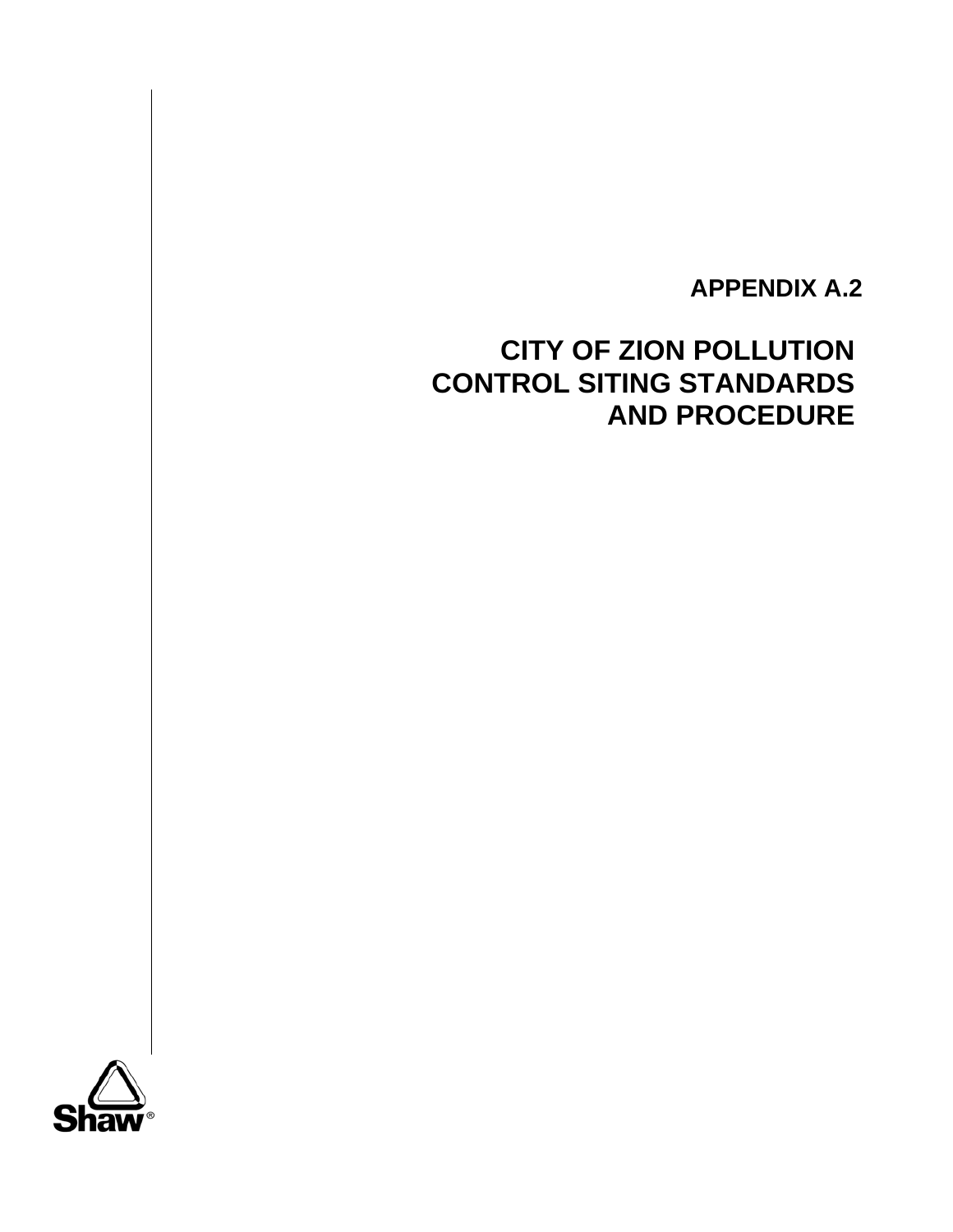# *City of Zion*



*Lane Harrison* MAYOR

*Commissioners*

*Frank A. Flumm;n;* Jim E. *Taylor*

*L. Howard Bennell Lloyd E. DeTIenne*

*Zion, 1/linois 60099*

*2828 Sheridan Road*

*(847) 746-4000* (847) 746-7167 *FAX*

*-Historic Past* **-** *Dynamic Futun"*

State of Illinois  $\mathcal{E}$ ss County of LAKE

I, Judy L. Mackey, do hereby certify that I am duly appointed, qualified and acting City Clerk of the City of Zion, a municipal corporation of the County of Lake, State of Illinois; and as such I have in my custody the records, proceedings and ordinances of the said City of Zion.

<sup>I</sup> further certify that attached hereto is <sup>a</sup> true and exact copy of a certain Ordinance (08-0-21) Establishing Pollution Control Facility Siting Standards and Procedure, and that said Ordinance was duly passed by the City Council of the City of Zion by roll call vote at <sup>a</sup> regular meeting thereof held on March 4, 2008.

That a quorum was present at said meeting and that all members of the Council present voted in favor thereof and no one voted against it.

IN WITNESS THEREOF I have hereunto set my hand and affixed the Corporate Seal of said City of Zion this lOth day of March, 2008.

erk, Mackey

(S E A L)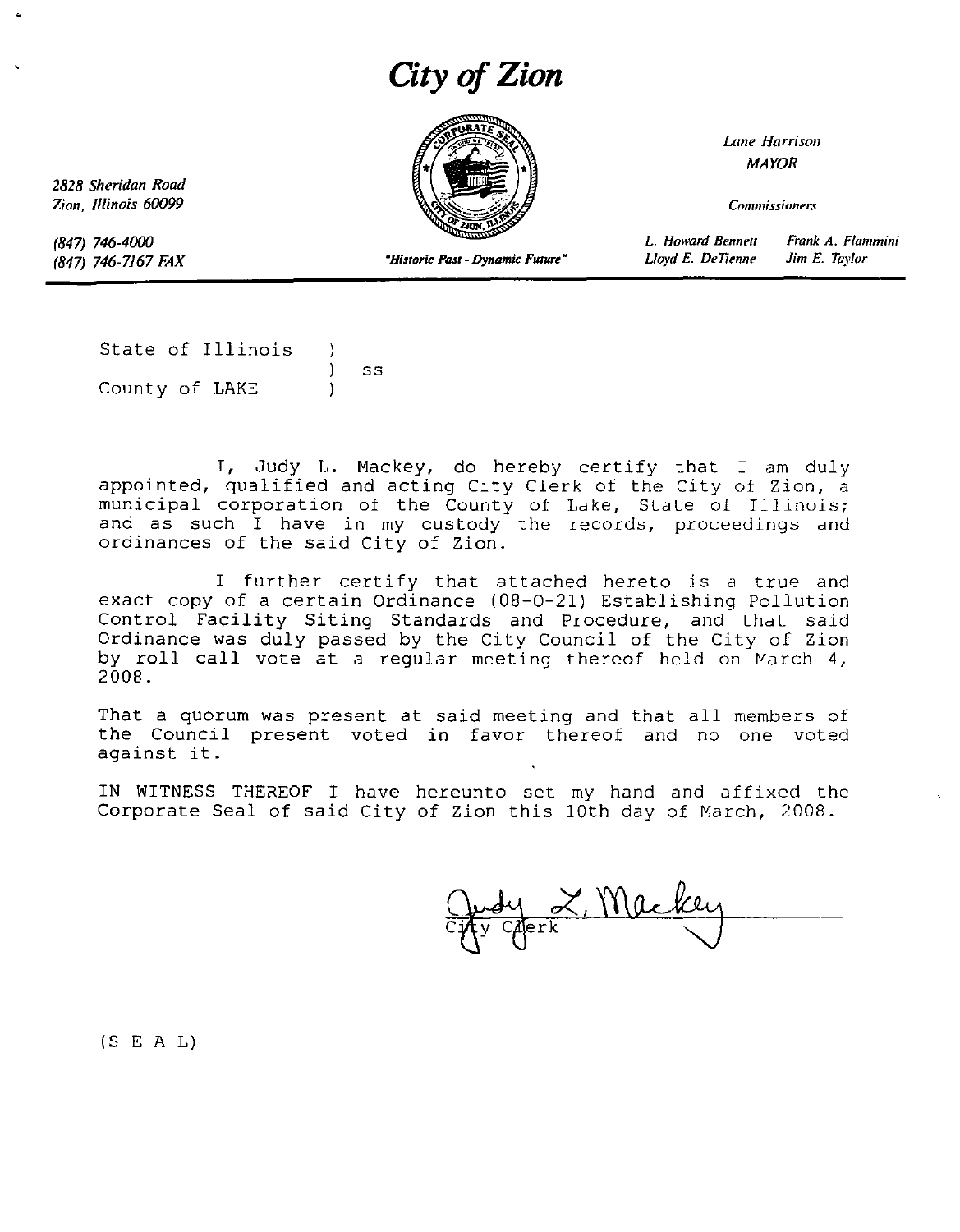CITY OF ZION

#### ORDINANCE NO.

## 08-0-21

## AN ORDINANCE ESTABLISHING POLLUTION CONTROL FACILITY SITING STANDARDS AND PROCEDURE

ADOPTED BY THE CITY COUNCIL OF THE CITY OF ZION

Published in pamphlet form by authority of the City Council of the City of Zion, Lake County, Illinois this 5th day of March, 2008.

 $\mathbf{1}$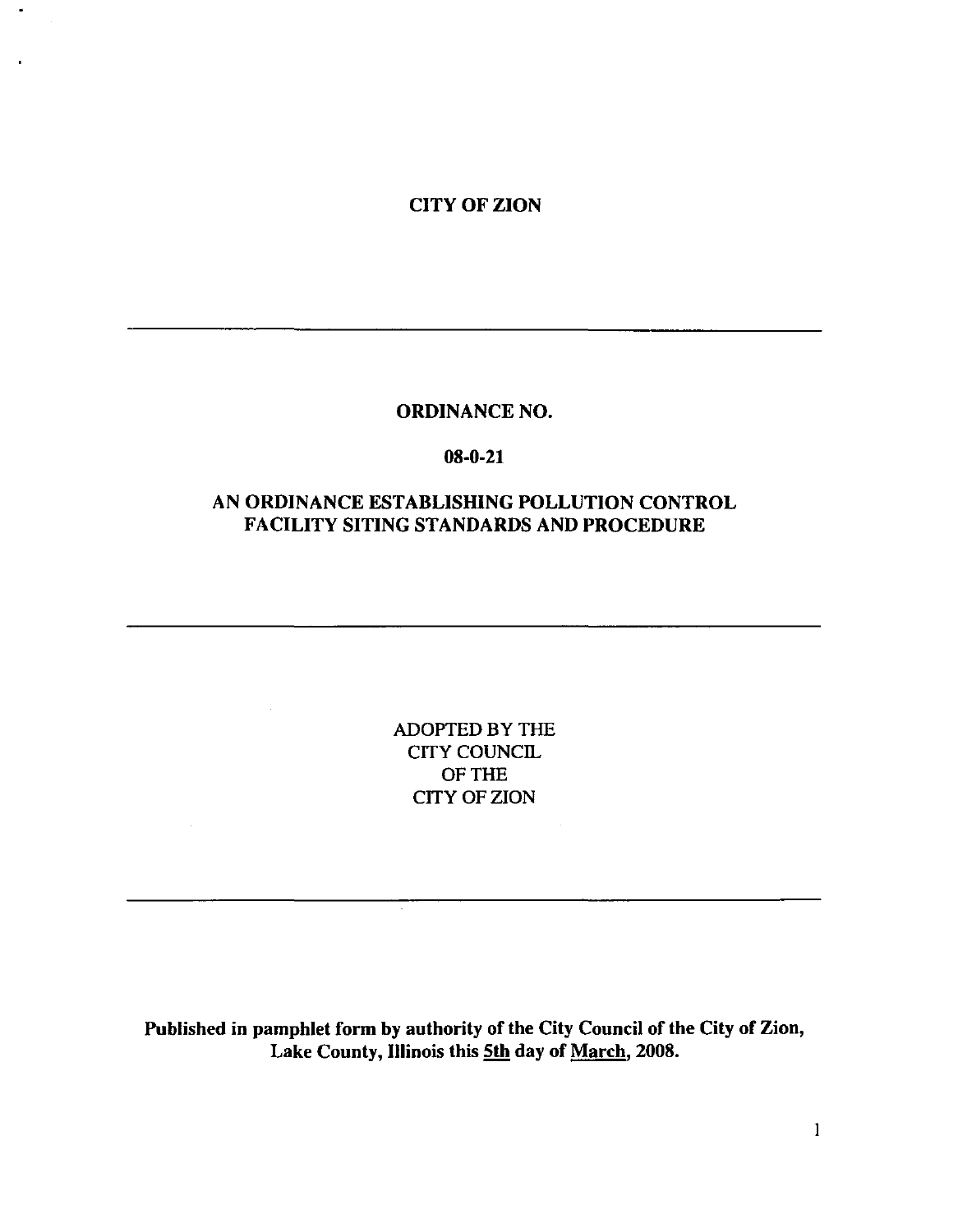#### ORDINANCE NO. 08-0-21

## AN ORDINANCE ESTABLISHING POLLUTION CONTROL FACILITY SITING STANDARDS AND PROCEDURE

WHEREAS, the City of Zion desires to establish pollution control facility siting standards and procedures;

WHEREAS, the City Council believes that the approval of this ordinance will enhance the City's ability to process applications for pollution control facilities;

WHEREAS, the City Council finds and determines that this ordinance will provide protection to the City and its residents and set forth specific standards and procedures which are to the benefit of the City and its residents;

WHEREAS, this ordinance is in compliance with the Environmental Protection Act, 415 ILCS 51l *et seq.*

NOW, THEREFORE, BE IT ORDAINED by the Mayor and City Council of the City of Zion, Lake County, Illinois as follows:

Section One: The above stated recitals are incorporated by reference.

Section Two: A new Chapter 31 of the Zion City Code is hereby created as follows:

## CHAPTER 31 POLLUTION CONTROL FACILITY SITING

## Section 31-1. DEFINITIONS

Whenever the following terms are used in this Chapter, they shall have the meanings respectively ascribed to them hereafter provided:

ACT: "The Environmental Protection Act," 415 ILCS 51l *et seq.* APPLICANT: Any person, partnership, firm, association, corporation, municipal corporation or unit of local government, company or organization of any kind that files a request for siting approval of a pollution control Facility pursuant to the Act and this Ordinance.

CITY: The City of Zion, County of Lake, State of Illinois. CITY CLERK: The City of Zion City Clerk. CITY COUNCIL: The City of Zion City Council. FACILITY: A pollution control Facility as defined in the Act.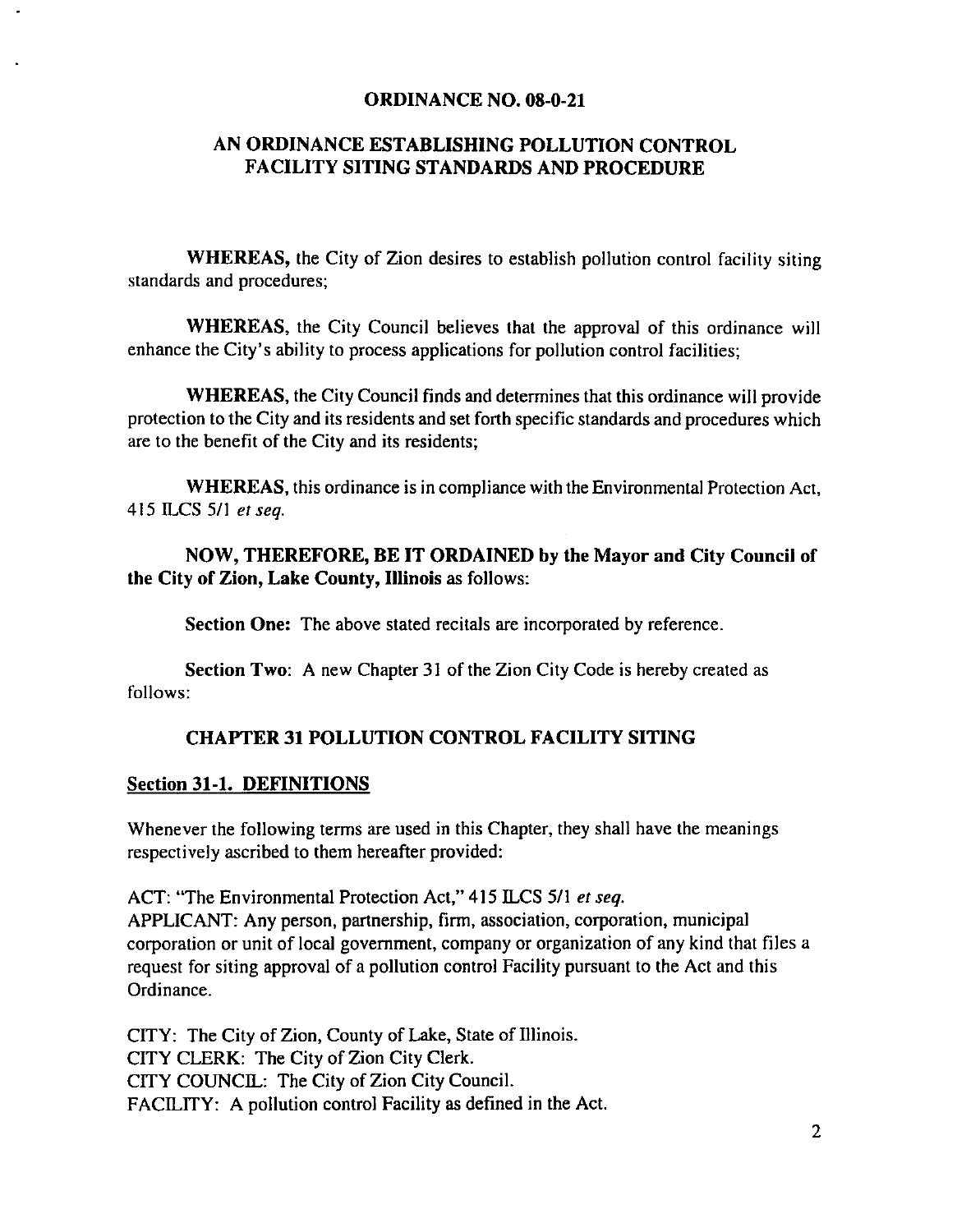PETITION: The application filed by the Applicant requesting siting approval for a Facility.

In addition, all other words used in this Chapter and defined in the Act shall have the same definitions and meanings as set forth in the Act.

## Section 31-2. NOTICE OF REOUEST FOR SITING APPROVAL

(a). No later than 14 days before the date on which the City Clerk receives a request for siting approval, the Applicant shall cause written notice of such request to be served either in person or by registered in mail, return receipt requested, on owners of all property within the subject area that is not solely owned by the Applicant and on the owners of all property within 250 feet in each direction of the lot line of the subject property, said owners being such persons or entities which appear from the authentic tax records of Lake County; provided that the number of feet occupied by all public roads, streets, alleys and other public ways shall be excluded in computing the 250 feet requirement; provided further that in no event shall this requirement exceed 400 feet, including public streets, alleys and other public ways.

(b). Such written notice shall also be served upon members of the lllinois General Assembly from the legislative district in which the proposed Facility is located and shall be published in a newspaper of general circulation.

(c). Such notice shall state the name and address of the Applicant, the location of the proposed Facility, the nature and size of the Facility, the nature of the activity proposed, the probable life of the proposed activity, the date when the request for site approval will be submitted, and a statement that persons have the right to comment on such request.

## Section 31-3. APPLICATION FOR SITING APPROVAL

(a). An original Application, 2 paper, and a minimum of 40 electronic copies of the entire Application, including all plans, exhibits, reports, maps and other submittals (other than the materials on file at the IEPA at time of the filing of the application), shall be delivered to the office of the City Clerk. Upon receipt of any such Application, the City Clerk shall date stamp, retain and preserve the original Application as the start of the public record on this matter. The Clerk shall also date stamp and retain the 2 paper copies of the Application and, with respect to the electronic copies of the Application, deliver one to the Mayor and each City Council Member. The Clerk shall also deliver 12 copies to the City Attorney's office.

The date on the stamp of the City Clerk shall be considered the official filing date for all purposes relating to the time of filing. Receipt and acceptance of a Petition by the City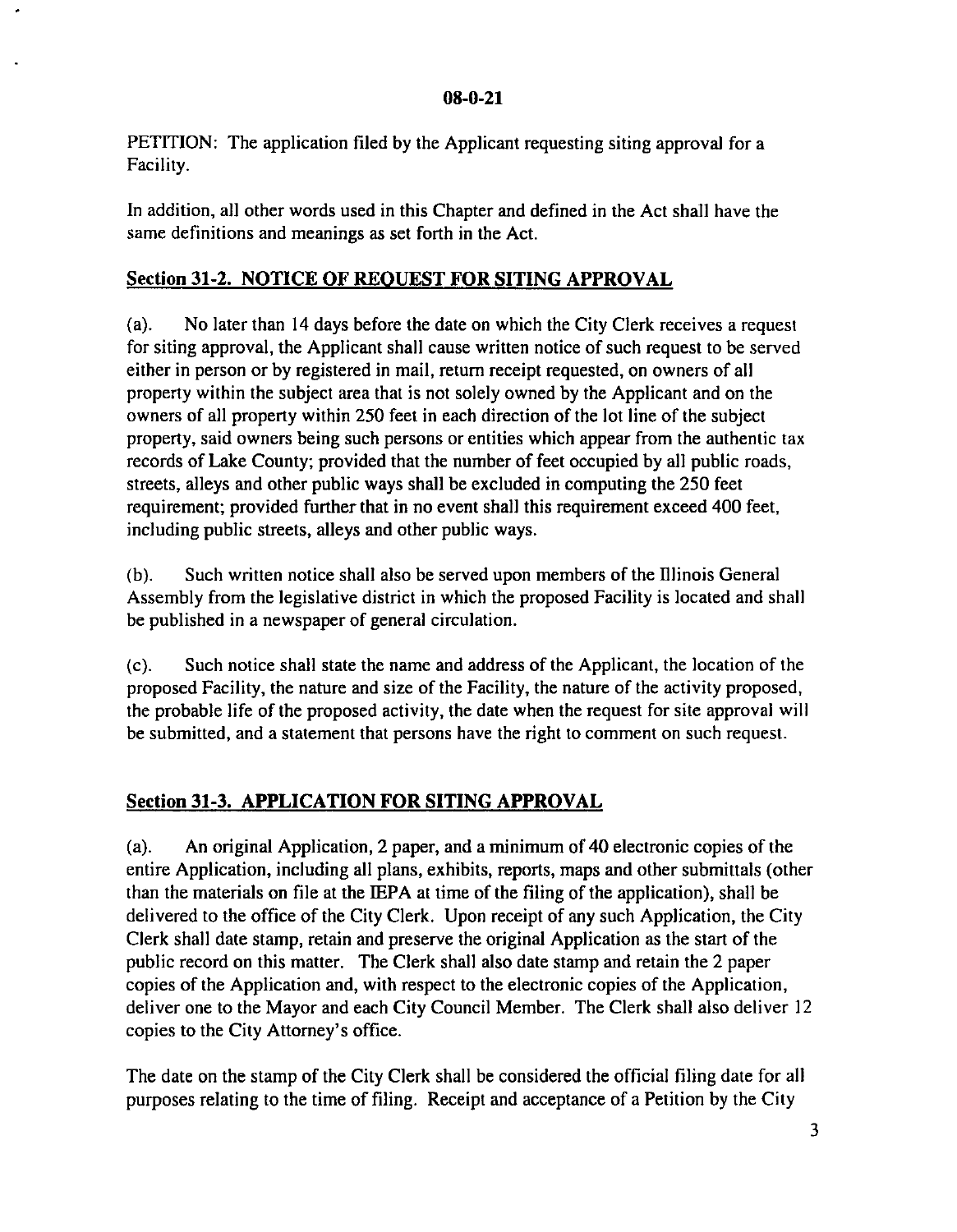Clerk is pro forma, and does not constitute an acknowledgment that the applicant has complied with the Act or this Article. Should the Petition be presented to the City Clerk without the correct number of copies, in the incorrect form, or without the sections and fee described in this subsection, the Petition shall be rejected by the City Clerk.

(b). A copy of the Application shall be made available at City Hall for public inspection in the office of the City Clerk or such other location as may be convenient to the operation of the City government. Another copy of the Application shall be made available for purposes of fulfilling copy requests submitted to the City. The Clerk may employ an outside copy service for this purpose and said service may be furnished a copy of the Application for purposes of reproduction. Members of the public shall be allowed to obtain a copy of the Application or any part thereof upon payment of the actual costs of reproduction. All copying requests shall be fulfilled by the City Clerk within a reasonable time and in conformance with the Freedom of Information Act.

(c). Applications shall include the following:

(1). A written petition on recycled  $8\frac{1}{2}$ " x 11" paper setting forth or including the following:

- a. The identification of the applicant, owner ofthe subject property and the proposed operator of the Facility. If the subject property is owned in a trust, then also identify the beneficiary(ies) of the trust(s). Also indicate for each whether the Applicant, the landowner and the operator is an individual, partnership, limited liability company, corporation or unit of government. In the case of an individual, list his or her address. In the case of a partnership, submit the names of all partners. In the case of a limited liability company, submit the names and addresses of all members and managers and attach a certificate of good standing for the LLC from the Secretary of State's office. In the case of a corporation, submit the names and addresses of all officers and directors, and the names and addresses of all shareholders owning 10% or more of the capital stock of the corporation; together with certified copies of the articles of incorporation in the State of llIinois or, if not incorporated in the State of llIinois, its certificate of authority to do business in the State of Illinois.
- b. The legal description of the proposed site of the Facility and a street address or some other reasonable description of where the Facility is to be located.
- c. A description of the proposed Facility, its operation and the anticipated longevity thereof.
- d. The area to be served by the proposed Facility and a statement of the needs in such area for such a Facility.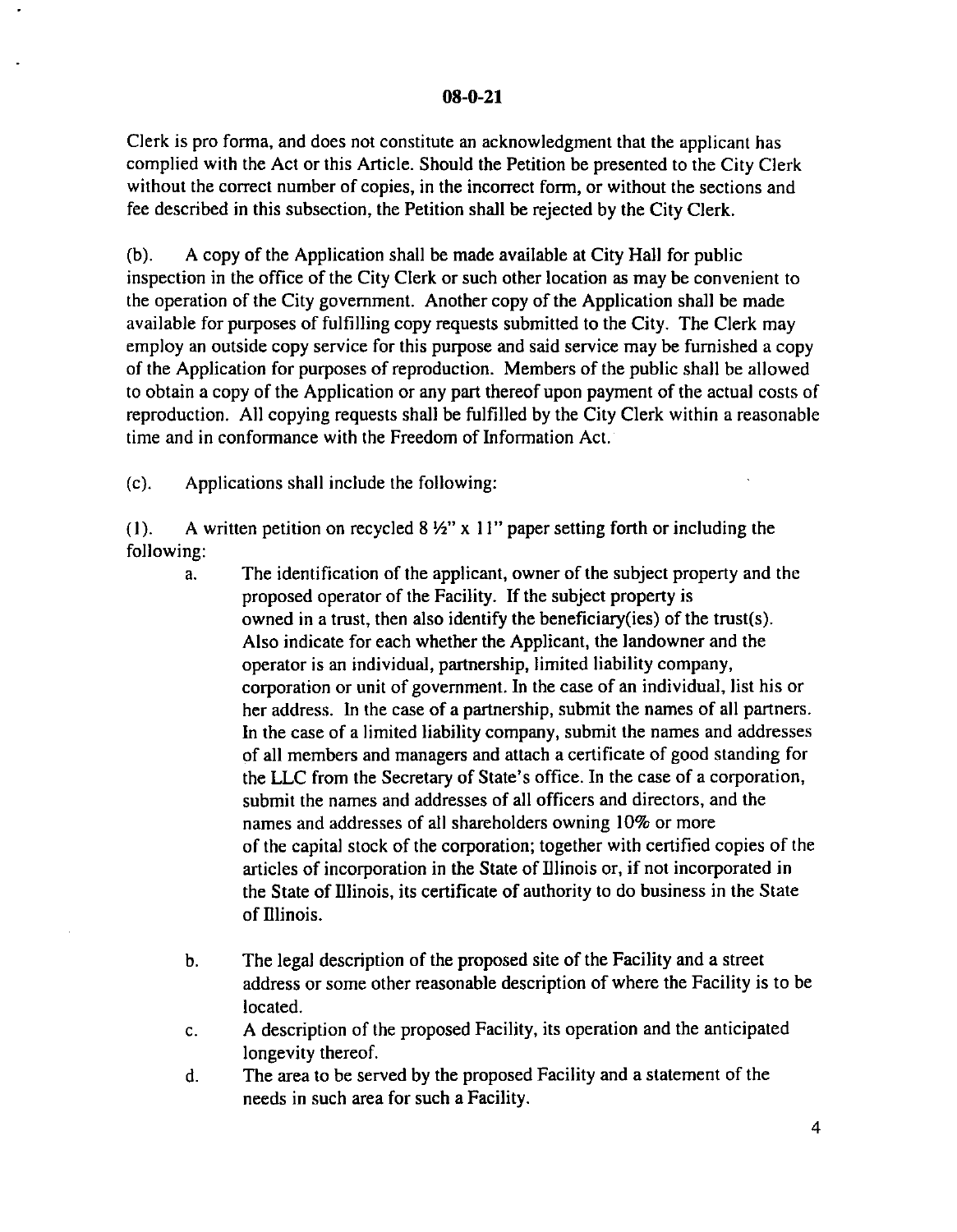- e. The expected types, amounts and methods of treatment or storage of all wastes proposed for the site and the origins of these wastes.
- f. The monitoring plan (including background analyses) for ground water and the procedure by which surface water and air will be monitored (including procedure by which the applicant will establish background levels).
- g. The plans for closure of the site and continued monitoring thereafter.
- h. Proof of notice pursuant to Section 39.2(b) of the Act.
- (2). Site plans showing details of the proposed Facility including, but not limited to:
	- a. Engineering cross-sections;
	- b. All existing wells within 1,000 feet of the subject property;
	- c. All monitoring systems, including, but not limited to, ground water, surface water, and air;
	- d. Fences, buildings and other structures;
	- e. Roads, entrances and driveways;
	- f. All core sample locations on the subject property; and
	- g. Location and purpose of any other drill-holes on the subject property.
	- h. Any information to demonstrate that the proposed Facility is so designed, located and proposed to be operated in such a manner that the public health, safety and welfare will be protected, in addition to that which has been provided already pursuant to this article.
	- i. Whether any existing uses will be continued.

(3). A detailed topographic survey of the subject property and the surrounding area-within 500 feet of the property line—indicating: topographical variations in no greater than 2 foot intervals for the subject property and USGS data for the property within 500 feet of the property line (unless otherwise required); existing land uses; existing zoning; and, if applicable, the boundary of any floodway or flood plain. For all purposes related to any siting application, "floodway" and "flood plain" shall mean the regulatory "floodway" and regulatory "flood plain" as defined by the Federal Emergency Management Agency (FEMA). These features may shown on one or more exhibits.

(4). A statement of the plan of operation for the proposed Facility including, but not limited to, the following:

- a. Method of landfilling, incineration, composting, resource recovery or other process;
- b. Hours of operation;
- c. Personnel and their training;
- d. Litter, vector, dust and odor control;
- e. Surface drainage and erosion control (this information shall include proof from the Lake County Storm Water Management Committee that the proposed; design of the Facility has obtained technical compliance with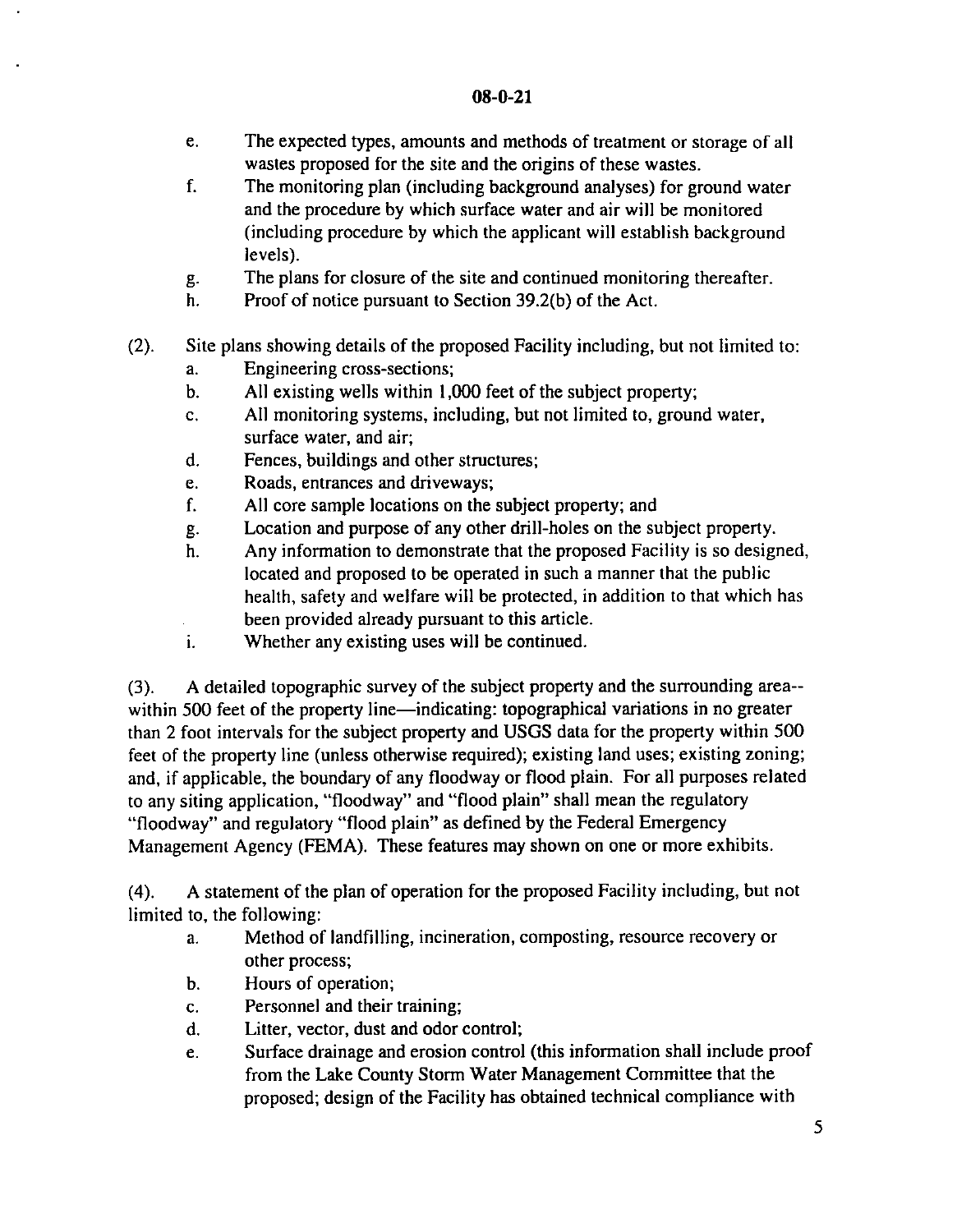the Watershed Development Ordinance and/or the U.S. Clean Water Act);

f. Fire control;

g. Corrective actions for spills and other operational accidents; and

h. Coordination of operations with any other pollution control facility and/or recycling facility operated on, adjacent to, or within

500 feet of the Facility.

(5). Intentionally omitted.

(6). A report analyzing the projected traffic impacts attributable to the proposed Facility and describing how the proposed Facility has been designed to minimize the impacts on existing traffic flows. The report shall include, but not be limited to the following:

a. Description of the anticipated number, type, size, origin, routing and expected distribution of arrival and departure times of all vehicles accessing the Facility site. If any of these factors are expected to vary significantly over the expected life of the Facility, details of the expected variance shall be presented along with the anticipated peak traffic data;

b. Description of any changes in traffic volumes or patterns to or from any existing development on the site that may be altered as a result of construction of the Facility;

c. Description of the roadway network adjacent to and surrounding the proposed Facility, including number of lanes, turning lanes at intersections, traffic controls, and vehicle turning and classification counts at the site entrances and exits, all signalized intersections and significant unsignalized intersections along principal routes of access. The area of detailed study shall extend along principal routes of access until the site traffic represents an insignificant percentage of the overall traffic stream. Traffic counts shall be taken during the expected daily peak periods of operation of the proposed Facility as well as the existing peak traffic periods on the surrounding roadways.

d. Descriptions of any traffic concerns identified by roadway jurisdictions within the area of detailed study;

e. Operational capacity analysis during peak periods at principal intersections within the area of detailed study for a minimum of two scenarios: (I) existing traffic volumes, and (2) with the addition of site traffic. If projected traffic volumes are analyzed, the report shall include the basis for the projections and the analysis should consider both build and no-build scenarios;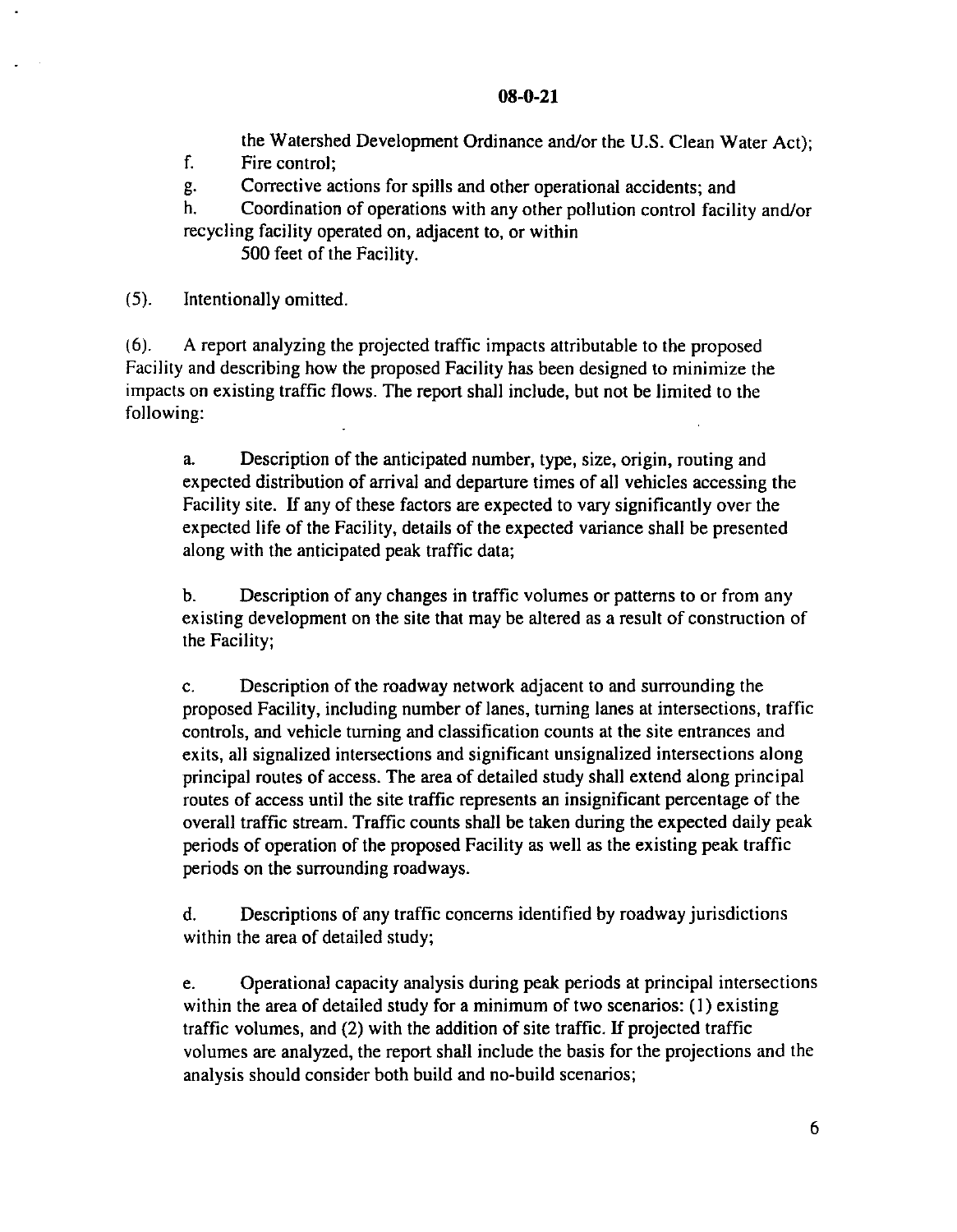f. Analysis of vehicle accidents at intersections within the area of detailed study;

g. Detailed analysis of anticipated traffic at the entrance(s) and exit(s) to and from the proposed Facility, including either a traffic signal warrant analysis or gap study, and an intersection design study meeting the requirements of the agency having jurisdiction over the route providing access to the proposed Facility. This information should include information on traffic for any pollution control facility and/or recycling facility located on, adjacent to or within 500 feet of the Facility.

(7). A written commitment (by Host Agreement or otherwise) to obtain certificates of insurance from companies having a Best rating of A VI or better that shall, at such time as the Facility is permitted, cover accidents such as fires, explosions, nonsudden accidental occurrences and pollution impairment.

(8). If the site is a proposed hazardous waste Facility, a copy of the Resource Conservation and Recovery Act Contingency Plan.

(9). A statement describing the past operating experience of the Applicant and, if different, the Operator of any solid waste or gas handling operations on any active unit or any proposed expansion of any active unit (and, for each, any subsidiary, member, manager or parent corporation) in the field of solid or hazardous waste management. Also include a statement describing the past operating experience of subsidiaries of the parent corporation operating or licensed in Illinois in the field of solid or hazardous waste management. For purposes of this paragraph, the term "active" means available to receive additional waste.

(10). A statement setting forth a complete record of actual or alleged violations from the last 10 years of the Applicant and any proposed Operator of any solid waste or gas handling operation on any active unit or any proposed expansion of any active unit (and any subsidiary, member, manager, parent corporation or subsidiary of the Applicant or proposed Operator) of any with environmental laws and regulations governing solid or hazardous management operations or activities. Said statement shall include, but not be limited to, a citation of the applicable statute or ordinance violated or alleged to be violated and a brief written summary of the activities or operations giving rise to the actual or alleged violations and the ultimate outcome of the matter, including whether any fines or penalties were imposed. For purposes of this paragraph, the term "active" means available to receive additional waste.

- (II). A description of the following (if applicable):
	- a. Leachate collection system.
		- I. Type, location and construction of the subsurface collection system;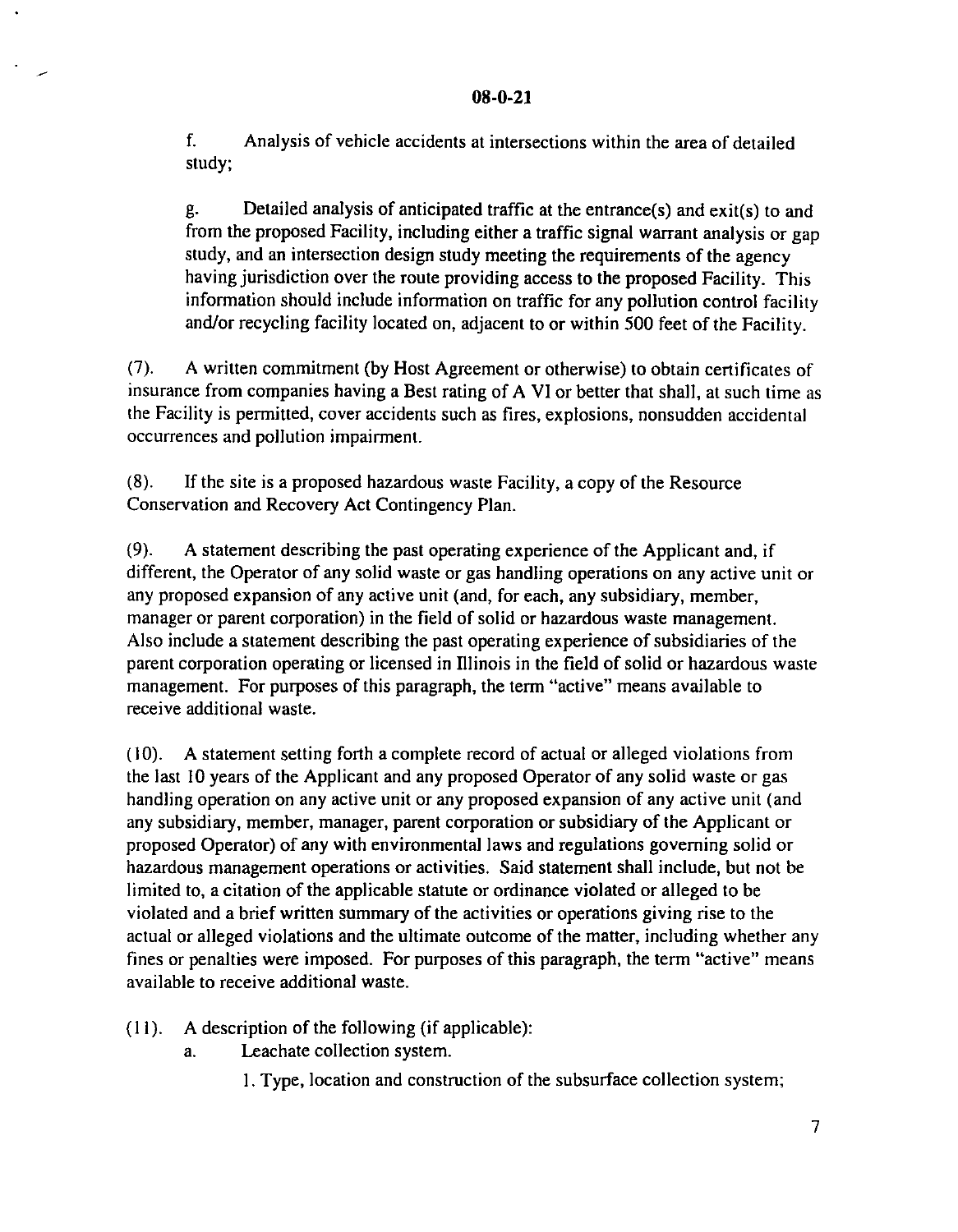2. Written narrative describing methods and processes of the collection, management and treatment of the leachate;

3. Program for monitoring effectiveness of the collection, management and treatment of the leachate; and

4. Discharge *points* of effluent

- b. Final cover system, including proposed soil and/or geomembrane specifications if applicable.
- c. Facility *construction* quality assurance and quality control program;
- d. Personnel requirements for Facility operation and the training requirements

for those personnel.

- e. Gas collection system.
	- \. Type, location and construction of the subsurface collection system;

2. Written narrative describing methods and processes of the collection, management and utilization of the gas;

3. Program for monitoring effectiveness of the collection, management and utilization of the gas; and

4. Manner, method, and design of system to utilize the gas for energy.

- (12). The Application Fee for a request for siting approval is required and shall be administered as follows:
	- a. The Applicant shall deposit the sum of \$250,000.00 in the form of a certified or cashier's check, to cover the costs associated with the siting process, including (but not limited to) court reporter costs. transcript costs, City legal and consultant costs, and other expenses incurred by the City in conducting the review of the request for siting approval, the subsequent public hearing and the siting approval decision; provided, however, that any portion of the application fee that remains unexpended at the conclusion of the siting approval decision shall be returned to the applicant. An accounting of expenses attributed to the hearing process shall be provided monthly.
	- b. In the event that, at any time prior to the conclusion of the siting approval process, the City has expended such sums as to reduce the balance of the application fee to a figure less than \$50,000.00, the Applicant will be notified in writing. The Applicant would then have 14 days to deposit with the City Clerk an additional \$50,000.00 in the form of a certified or cashier's check, unless the Director determines, *in* hislher sole *discretion,* that additional funds in excess of \$50,000.00 are necessary based upon the status of the siting process, in which case the Applicant shall deposit that amount. In no event shall any demand for additional fees exceed \$100,000.00 per each additional funding request. Any portion of the fees,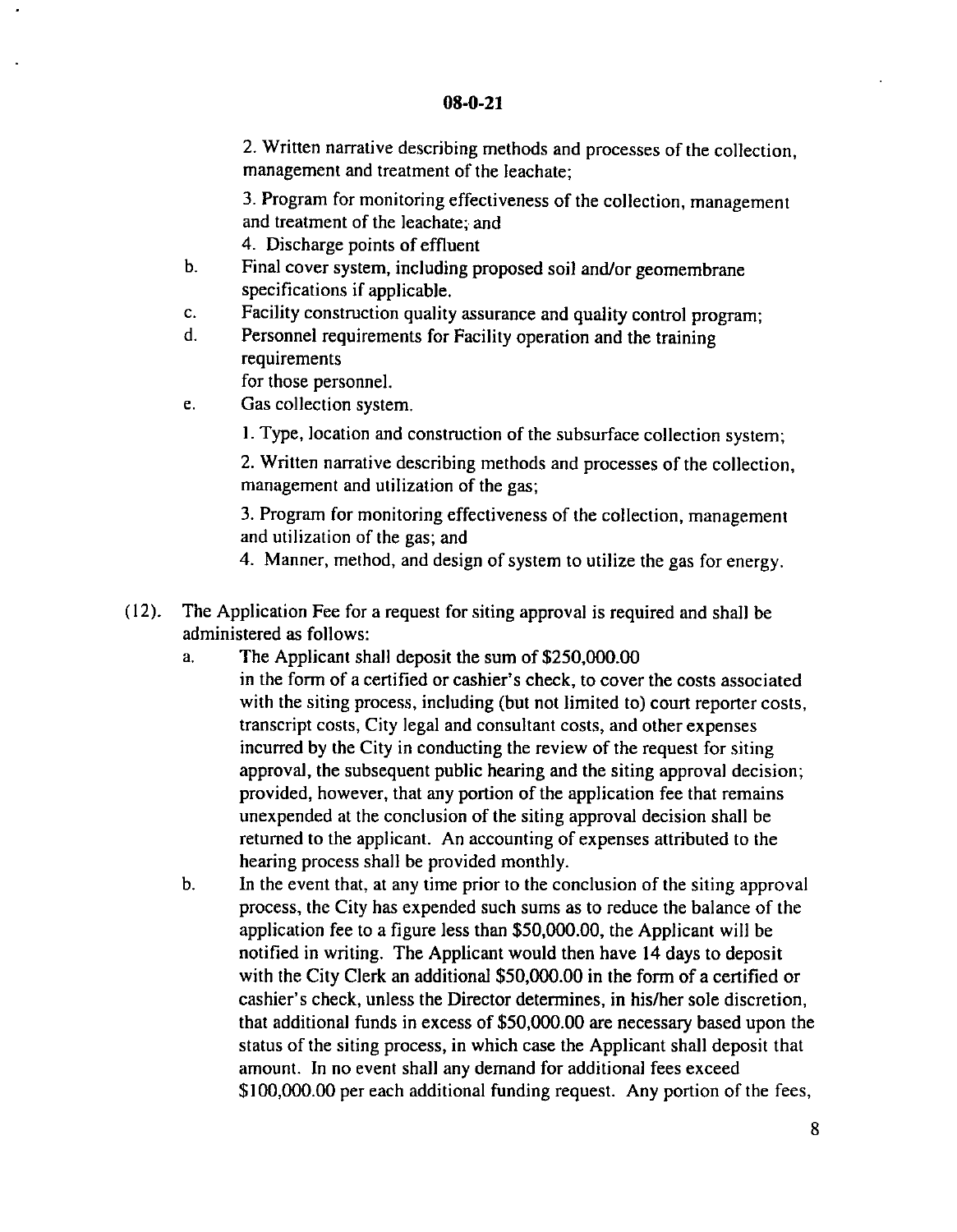including any additional fees, that remain unexpended at the conclusion of the siting approval decision shall be returned to the Applicant.

(13). A table of contents shall be provided that readily identifies all sections and subparts of the application, including all accompanying appendices, exhibits, tables, and illustrations. The pages, appendices, exhibits, tables, and illustrations shall be denoted in logical sequence.

(14). The Applicant shall also produce a copy of the entire Application in .pdf or other searchable electronic format such that the Application may be uploaded to the City website and that read-only copies of the Application may be provided to members of the public that request same.

(d). An Application may not be filed that is substantially the same as an application that was disapproved within the preceding two years pursuant to a finding under any of the criteria of subsection 8B of this Ordinance.

(e). Although date stamped at the time of delivery, the Application shall be subject to further review to assure compliance with the requirements of this Ordinance concerning the content of the Application. Following receipt of the Application, the City Clerk shall cause the publication of a black border notice stating that said Application and supporting evidence have been filed and are available in the City Clerk's office for public inspection. The City Clerk shall cause such notice to be published no later than 30 days from the Date of Filing.

(f). In order to give members of the public an opportunity to make informed written comment and to give members of the public and the City an opportunity to prepare adequately and fairly for the public hearing hereinafter described, the Applicant must fully comply with all requirements of this Section of the Ordinance and failure to submit the required information as of the Date of Filing shall, absent good cause shown in the judgment of the Hearing Officer, render such information inadmissible at the public hearing.

(g). At any time prior to the completion by the Applicant of the presentation of the Applicant's factual evidence and opportunity for cross-examination by the City Council and any participants, the Applicant may file not more than one amended application containing substantive amendments or revisions upon payment of additional fees in the sum of \$25,000.00--unless the Director determines, in his/her sole discretion, that funds in excess of the \$25,000.00 are required due to the nature of the changes of the amended application, in which case that greater amount shall be the sum due. Upon the filing of an Amended Application, the time limitations for final action by the City Council shall be extended for an additional period of 90 days.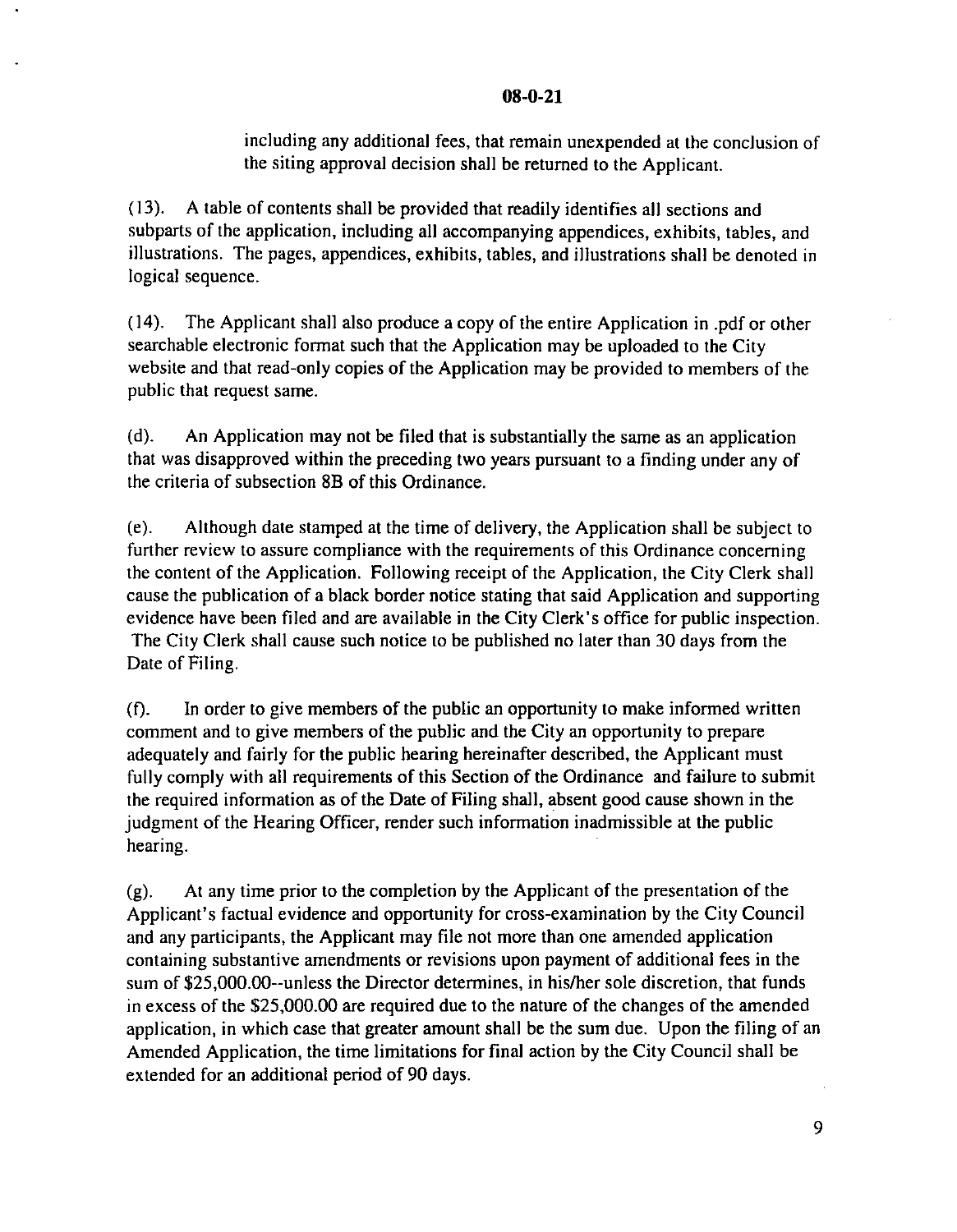(h). Other amendments may be made if, in the opinion of the Hearing Officer, any such proposed amendment is nonsubstantive and the Hearing Officer otherwise allows such amendments.

### **Section 31-4. REVIEW OF APPLICATION**

(a). The Director of Public Works ("Director") together with the assistance of Special Counsel to the City, shall be responsible for coordinating the review of the Application by the City Staff and its consultants and to render such reports, advice or recommendations to the Mayor and City Council as the Director shall deem prudent to assisting the Mayor and City Council in making their decision. The Director is authorized to call meetings and set deadlines for the submittal of reports and recommendations in preparation for submission through the public hearing process. The Director, Special Counsel, the City Staff and the City's consultants shall not discuss the Application or the review thereof with, nor submit reports or recommendations to, the Mayor, City Council or the City Attorney except in accordance with the public hearing process set forth below.

(b). Should the Director desire to enter any reports, testimony or other evidence into the record of the public hearing, such shall be entered in accordance with the procedures set forth in this Ordinance and such shall also be available for copying by the public upon the payment of the actual costs of reproduction.

## **Section 31-5. PARTICIPATION AND INFORMATION FROM OTHER PARTIES.**

(al. The Applicant is a Participant.

(b). The City is a Participant. For purposes of the Act, the City and its employees and staff, and any experts, consultants, investigators or attorneys hired by the City to review, investigate, present at hearing, or otherwise work for the City concerning the Petition, all constitute one Participant. To the extent the City employees and staff wish to participate in the public hearings outside their roles or employment with the City, they must submit a Notice of Participation, as do other members of the public.

(c). Any person other than described in (A) and (B), above, must file a written "Notice of Participation" on a form supplied by the City Clerk notifying the City Clerk and counsel for the Applicant of that person's or entity's intent to participate.

(I). Every Notice of Participation must be filed with the City Clerk before the adjournment of the first day of public hearing. In the case of counsel of record for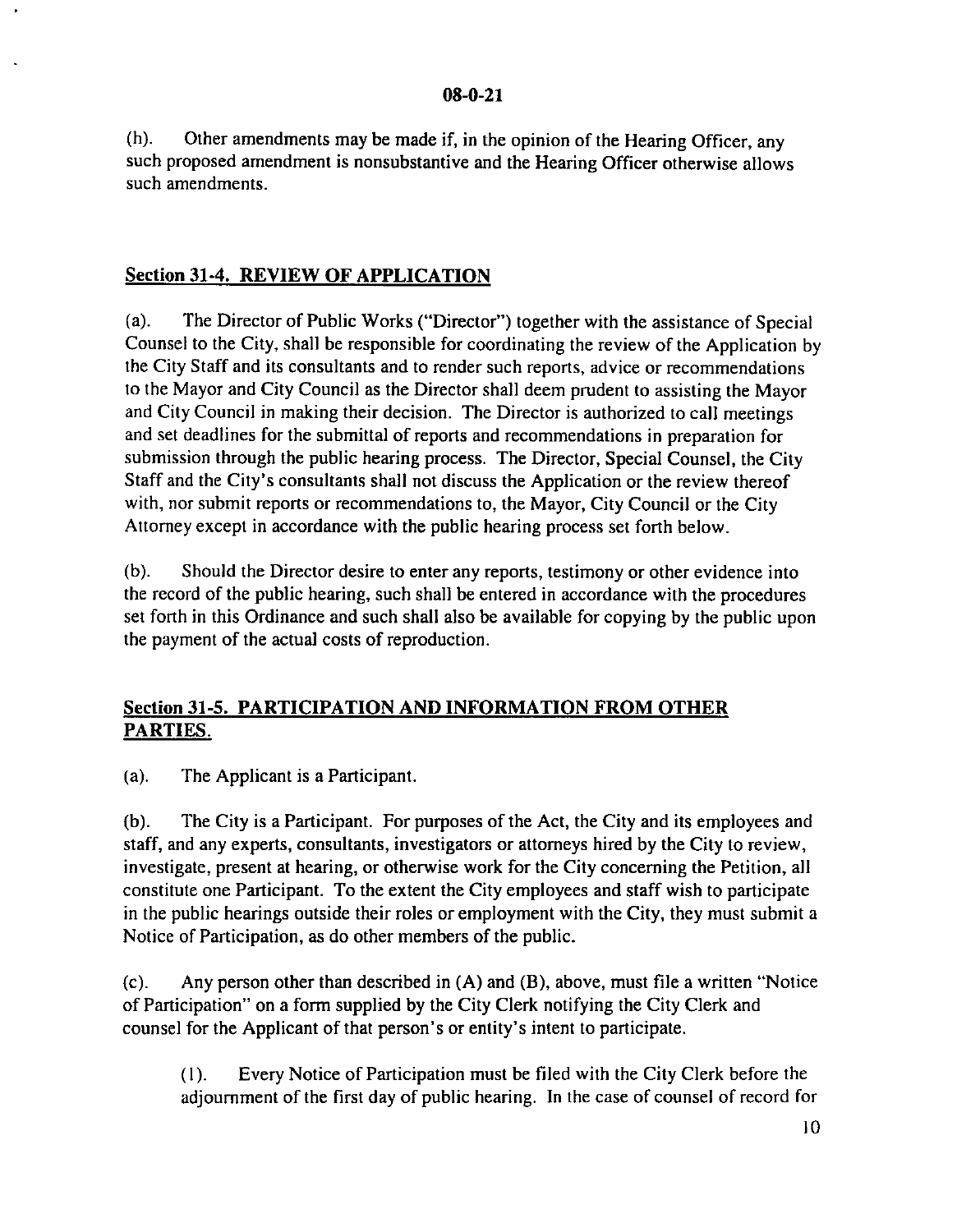any Participant, said counsel shall, on or before the 80<sup>th</sup> day from the Date of Filing, serve a letter upon the City Clerk and upon counsel for the Applicant entering his or her appearance for the Participant.

(2). Every Notice of Participation shall provide the following information: the name, address daytime phone number and, if available, facsimile number of the Participant or counsel; whether the Participant will be participating on his/her own behalf or as a representative/spokesperson of another person or entity (and if on behalf of another person or entity, identify the name of that person or entity); whether the person (or the entity or association he/she represents) will be represented by an attorney during the public hearings; and whether the person intends on providing oral testimony or comment during the public hearing. All members of the public who desire to present sworn testimony, unsworn comment, or submit written questions to the Hearing Officer must file a Notice of Participation.

(3). No person may become a Participant after the first day of the hearing except for good cause shown. The Hearing Officer shall liberally interpret this limitation if the additional participation shall not delay the process or unfairly prejudice a prior Participant. No late Participant shall be entitled to re-call a witness who has previously testified.

(d). Participant rights. Participants have the right to present sworn testimony and witnesses. Participants represented by counsel have the right to cross-examine or question witnesses who provide sworn testimony. Participants who are not represented by counsel may provide witnesses, evidence and sworn testimony subject to crossexamination by others; provide unsworn testimony or comment during the public hearing (subject to the Hearing Officer's judgment and consistent with fundamental fairness); or, as is the case for members of the public generally, submit written questions to the Hearing Officer who, in his/her sole discretion, shall decide whether such questions shall be posed and the manner of posing such questions. Participants who are not represented by counsel shall not cross-examine witnesses directly.

(e). Any attorneys acting as counsel and representing a Participant must be licensed and in good standing to practice law in the State of lllinois, or if licensed and in good standing to practice law in another State which is part of the United States, shall be allowed to serve as a counsel for a Participant upon motion made to and granted by the Hearing Officer.

(f). All witnesses (other than those called purely for purposes of rebuttal) and the subject matter on which they will testify shall be disclosed, and all reports, studies, exhibits or other evidence, or copies thereof, that any person, other than the Applicant, desires to submit as evidence for the record at the public hearing must be filed with the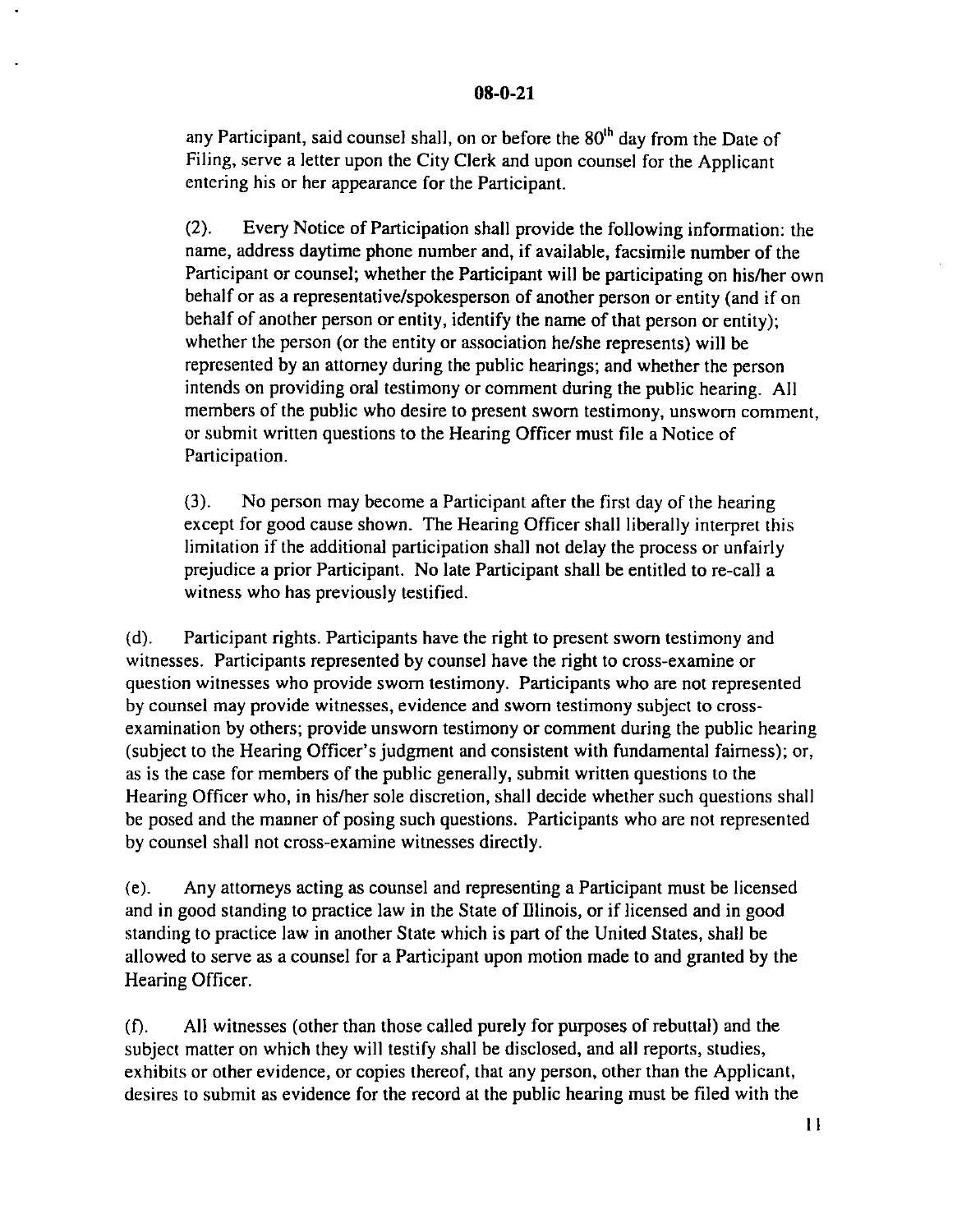City Clerk and with counsel for the Applicant no later than 80 days after the Date of Filing of the Application. In the event that the  $80<sup>th</sup>$  day after the Date of Filing falls on a Saturday, Sunday or legal holiday, the next business day shall be considered the date by which all such information must be filed. Copies of all such information shall also be available for copying by the public upon the payment of the actual costs of reproduction. Evidence or witnesses not so disclosed by the required date shall be admissible at the hearing only where the Hearing Officer shall find that the admission of such evidence is necessary to provide fundamental fairness to the parties.

## **Section 31-6. PUBLIC HEARING**

(a). The Public Hearing shall be held no sooner than 90 days from the Date of Filing and shall not commence any later than 120 days from the Date of Filing. The Public Hearing shall be at such times and places as is convenient for the public generally but shall be conducted so as to comply with the statutory requirement that the City render a decision prior to the  $180<sup>th</sup>$  day from the Date of Filing, and accounting for the 30 day period for written comment following the close of the public hearing, with due time for the corporate authorities to deliberate and render a decision. The Director shall determine the date(s), time(s) and location(s) for the Public Hearing as soon as is practical but in no event later than 30 days after the Date of Filing.

(b). Once determined by the Director, the Director shall notify the Applicant of the date, time and location of the Public Hearing and shall request that the Applicant cause notice of the Public Hearing to be made as follows:

(I). Publish 2 legal notices in a newspaper of general circulation published in the City or Lake County. The first such notice shall be published no sooner than 50 days from the Date of Filing and no later than 60 days from the Date of Filing; the second such notice shall be published no sooner than 65 days from the Date of Filing nor later than 75 days from the Date of Filing. Said notices, which may be in lower case, shall consist of the following:

- a. The name and address of the Applicant;
- b. The owners of the site and, if ownership is in a land trust, the names of the Beneficiaries of said trust;
- c. Legal descriptions of the Property and the Facility Boundary, with each depicted on a Plat of Survey:
- d. The street address of the Property and, if there is no street address for the Property, a description of the site with reference to location, ownership or occupancy or in some other manner that will reasonably identify the property to the residents of the neighborhood;
- e. The nature and size of the proposed Facility;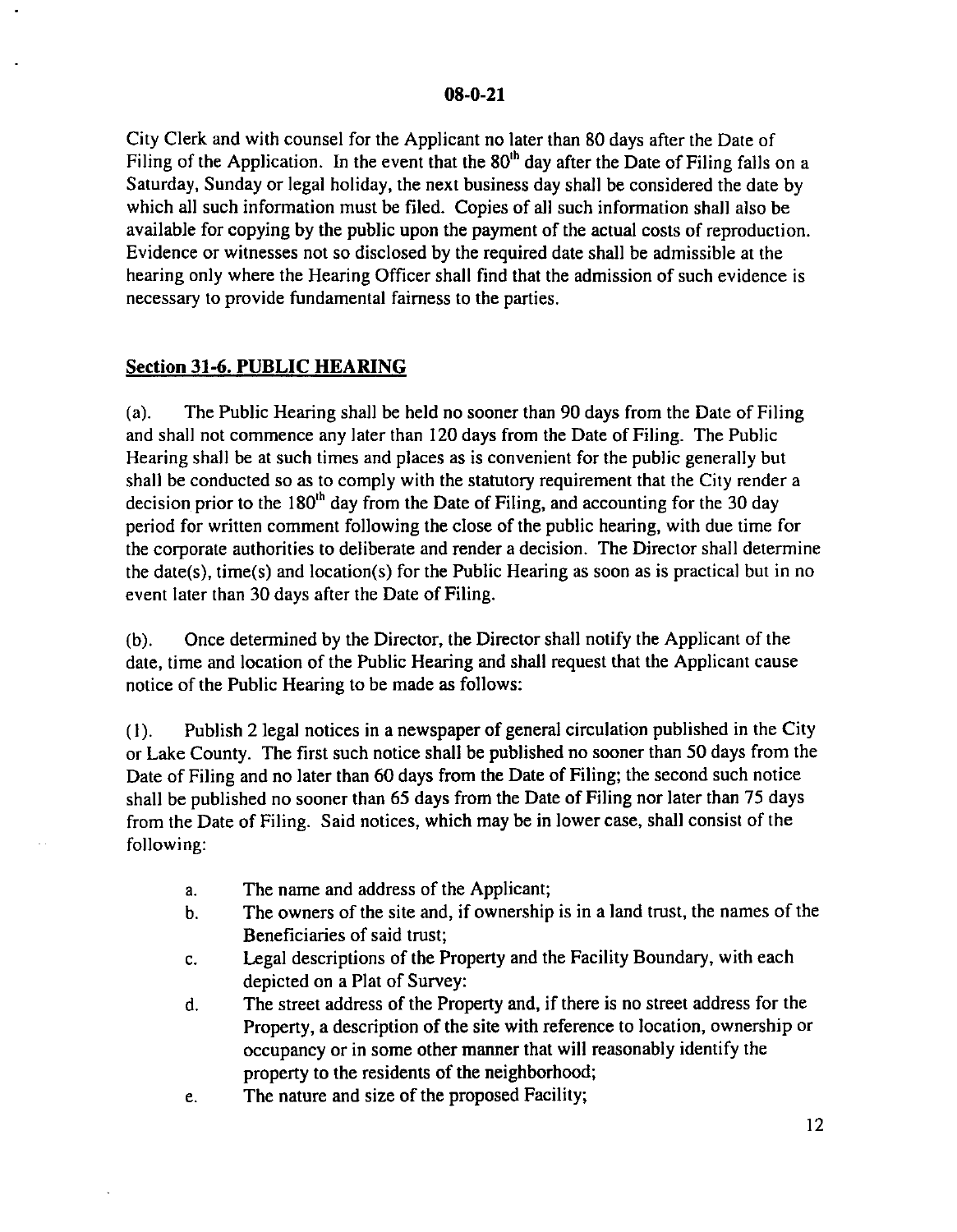- f. The Date of Filing and the time and date of the public hearing;
- g. The location of the public hearing;
- h. A statement that the Application with **all** required information is available in electronic format from the City Clerk's office and further that all witness lists and copies of reports and other evidence must, absent good cause, be filed with the City Clerk and **all** counsel of record no later than the 80<sup>th</sup> day from the Date of Filing.

(2). Certified mail to all members of the lllinois General Assembly from the district in which the proposed site is located.

(3). Certified mail to the lllinois Environmental Protection Agency.

(4). Certified mail to the County of Lake and all municipalities or townships within I and 1/2 miles of the proposed Facility.

(5). Public hearing notice in a newspaper of general circulation in Lake County published as a display at least once during the week preceding the public hearing. Such notice shall consist of all items described in subsection B1 above except for item B.1.C.

(c). Hearing Procedures:

(I). The Mayor shall appoint a Hearing Officer to preside over the public hearing and the Hearing Officer shall make any decisions concerning the admission of evidence and the manner in which the hearing is conducted, subject to this Ordinance. The Hearing Officer shall make all decisions and rulings in accordance with fundamental fairness. The Hearing Officer may exclude irrelevant, immaterial, incompetent or unduly repetitious testimony or other evidence. All testimony and all public meetings concerning the Petition shall be in the presence of a certified court reporter who shall report all proceedings regarding consideration of the Petition. The Hearing Officer shall have the following powers or duties:

a. Administer oaths and affirmations;

b. Conduct a public meeting, prior to the start of the public hearings, to explain the public hearing procedure and site location review process.

c. Arrange for the presence of a certified court reporter to attend and transcribe the conduct of all public hearings for the public record.

d. Regulate the course of the hearing, including, but not limited to, controlling the order of proceedings, consistent with this Ordinance, and to grant recesses for good cause shown. For example, good cause may be found when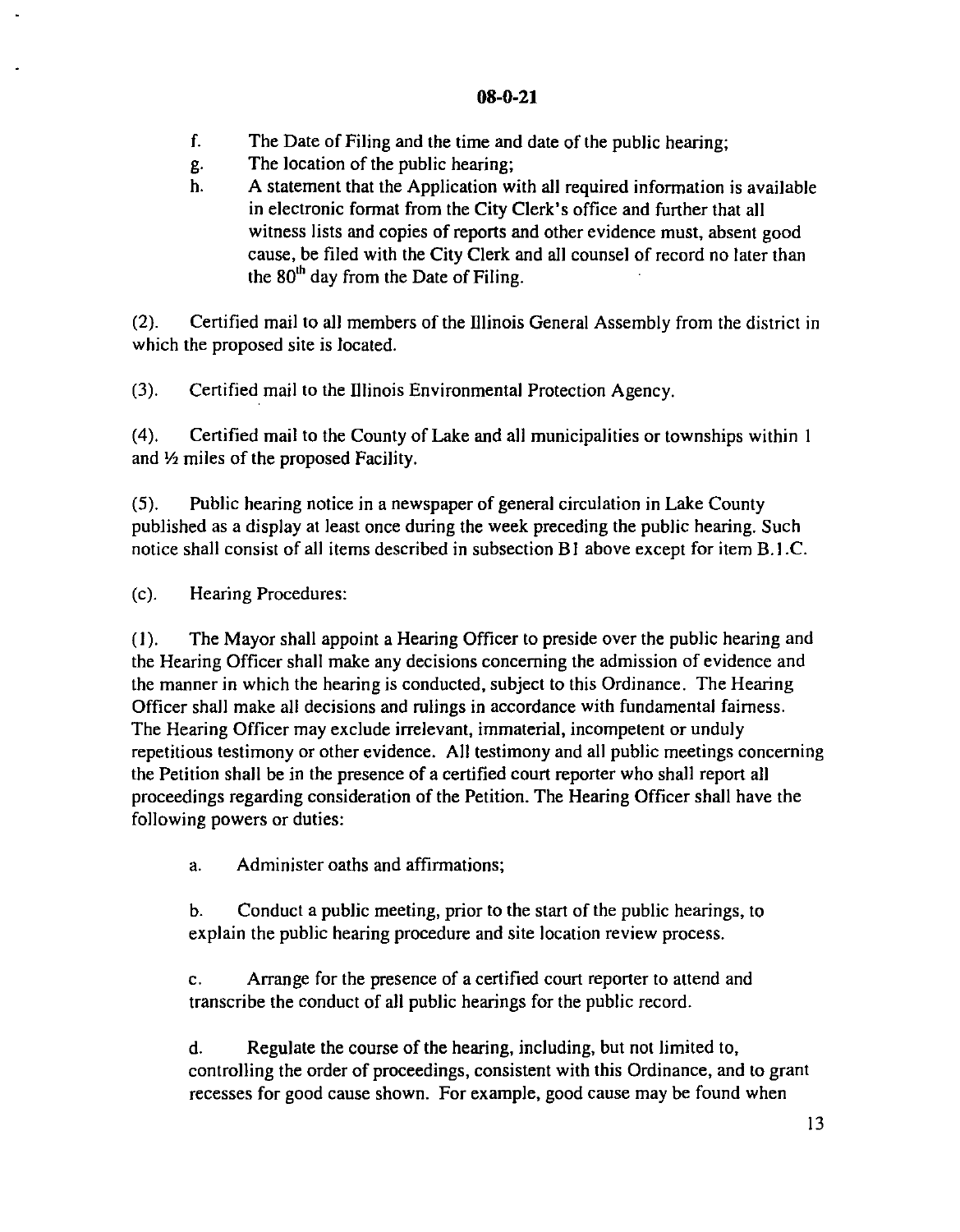issues, facts, data or other pieces of evidence arise in the course of the hearing that were not reasonably foreseeable to the party requesting the recess. No recess may extend past 5 days except due to the availability of a suitable forum for the hearing.

e. Require a witness or person *presenting* unsworn public comment to state his/her position either for, against, or undecided with respect to the proposed Facility.

f. *Examine* a witness and direct a witness to testify.

g. Establish reasonable limits on the duration of public hearing consistent with the Act and this Ordinance, including but not limited to the reasonable limitation of sworn testimony, unsworn oral comment, direct and crossexamination of any witnesses, and the limitation of repetitive or cumulative testimony and questioning.

h. Rule upon objections and evidentiary questions, with the understanding that such rulings must be consistent with fundamental fairness, but need not be in strict compliance *with* the lllinois Supreme Court, lllinois Code of *Civil* Procedure, or any local rules of evidence governing a civil judicial trial in the State of Illinois.

i. Allow the introduction of late-filed evidence, be it written or testimonial, on behalf of any Participant, provided good cause is shown for the late-filing, the evidence is offered in and is relevant to the rebuttal portion of the Applicant's or Participant's case, and evidence was filed with the City Clerk at least one day before the public hearing at which it is offered, and fundamental fairness to all parties will be preserved.

j. The Hearing Officer shall be an attorney, licensed to practice in Illinois. The Hearing Officer shall confer with the City Council concerning the Petition, between the Date of Filing of the Petition and the Council's decision on the Petition. Given the Hearing Officer's role of communicating with the City Council, the Hearing Officer may not confer with the Participants (members of the public, Applicant and City included) concerning the Petition, unless such conference takes place during the public hearing, is through correspondence which is filed with the City Clerk (and, thus, available for everyone to view), or concerns location, time or other similar scheduling aspects of the public meeting or public hearing, or the notices for same. The only additional exception from this restriction is that the Hearing Officer may confer with the City Clerk about the upkeep or status of the public record, make a request to review or copy the public record, or confer with the City Clerk regarding the scheduling or location of the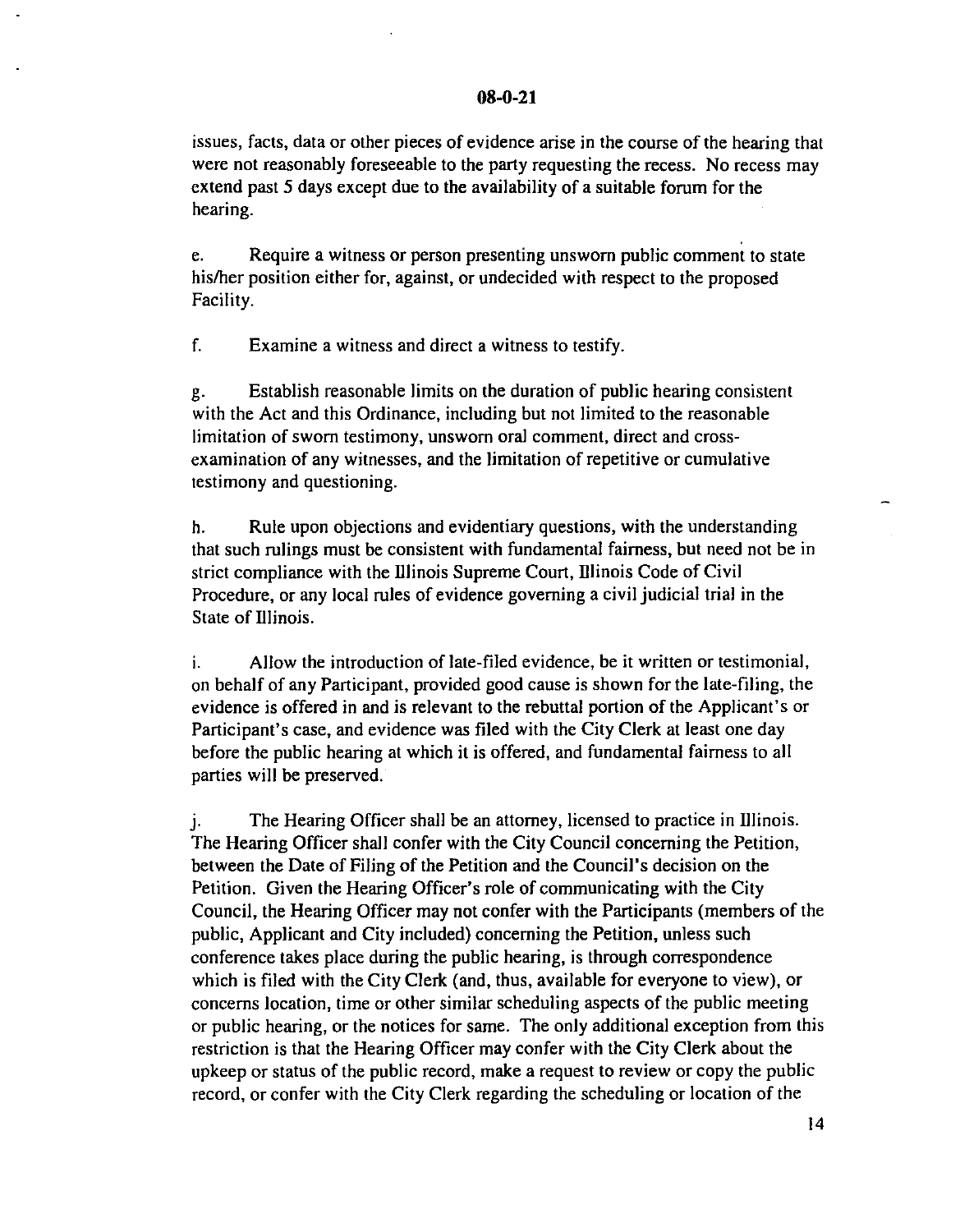public meeting or hearing, or arrangements for the notices of the public meeting and hearing.

k. At the conclusion of the public hearing and after consideration of all timely-filed written comments, the Hearing Officer shall submit draft written findings (of law or fact) to the City Council and file a copy of such findings with the City Clerk.

I. The Hearing Officer does not have the right or the power to vote, as a City Council Member votes, on the Petition.

(2). Conduct of the public hearing shall be substantially as follows:

- a. Call to order;
- b. Introduction of the City Council Members who are present together with the City Attorney who is acting as Counsel for the Corporate Authorities:
- c. Introduction of the Hearing Officer;
- d. Recognition of the Applicant and identification of the Petition;
- e. Recognition of fees, notices, and date of filing of the Petition;
- f. Recognition of the City staff and Special Counsel that are present;

g. Recognition of all other Participants who have filed the Notice of Participation;

h. Recognition of all reports, exhibits, maps or documents of record;

i. Applicant, Participants represented by Counsel, and Special Counsel for the City Staff may then make an opening statement.

j. The City Council shall then hear testimony from the Applicant and/or any witnesses the Applicant may wish to call. Upon the close of the Applicant's testimony, Participants represented by counsel may present sworn testimony, including any witnesses and evidence they wish to present. Upon the close of all such testimony, the City may present sworn testimony, including witnesses and evidence it may wish to present. The Hearing Officer, in the exercise of his or her discretion, may then permit rebuttal testimony and surrebuttal testimony.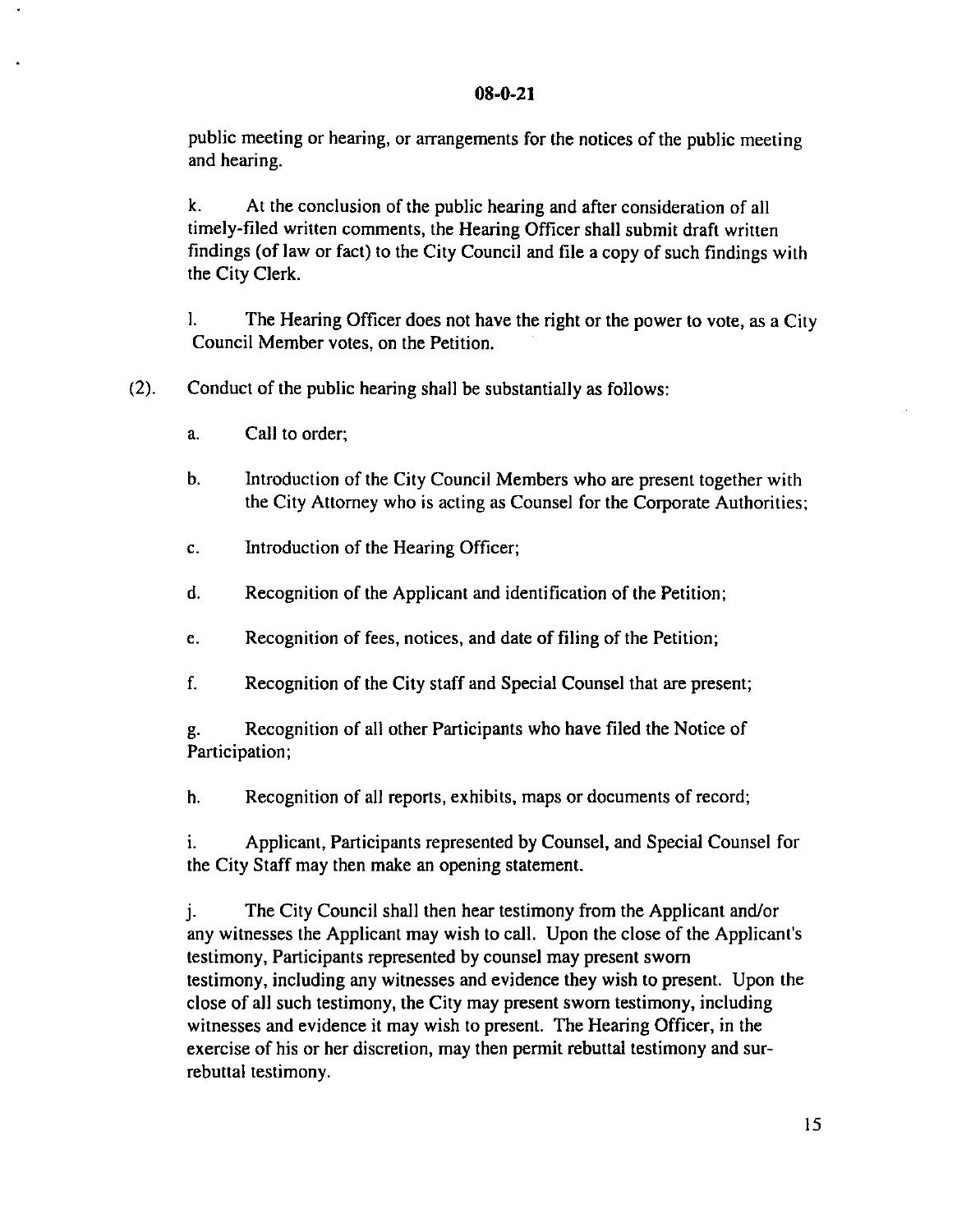k. All witnesses shall testify under oath and be subject to reasonable questioning as follows: direct examination by counsel; cross-examination by counsel for other Participants or the City Staff, the City Council and/or the Hearing Officer (including the use of written questions submitted by the Public to the Hearing Officer); redirect examination; re-cross examination.

I. Following the testimony outlined in subparagraph (j) above, any Participant not represented by counsel that wishes to provide sworn testimony subject to cross-examination by others may proceed.

m. Following the testimony, if any, outlined in subparagraph (I) above, any Participant that has not otherwise presented testimony may provide unsworn testimony or comment, subject to the Hearing Officer's judgment concerning content and duration and consistent with fundamental fairness.

n. Closing statements, if any, by counsel for the Applicant, Participants represented by counsel, and counsel for the City Staff.

o. Rebuttal statement, if any, by the applicant, subject to limitations as imposed by the Hearing Officer.

p. Hearing declared closed.

(3). Public comment: written and oral:

a. Any person has the right to file written comment concerning the appropriateness of the proposed Facility, or its compliance with the requirements of Section 39.2 of the Act, with the City Clerk, at any time after the filing of a Petition and within the time limitation provided in subsection (d), below. Likewise, the Applicant, City Staff, the City Attorney and/or any Participant may file draft proposed findings of fact within the same time limitation.

b. The City Clerk, on behalf of the City Council, shall receive written comment or draft findings of fact and the Clerk shall date stamp same, shall serve copies of the same on counsel for the Applicant and counsel for the City, City Staff and counsel of record for all participants; and shall file written comment and the postmarked envelope in which comment is received.

c. Copies of such written comments shall be made available for public inspection in the offices of the City Clerk, and members of the public shall be allowed to obtain a copy of any written comment upon payment of actual cost of reproduction.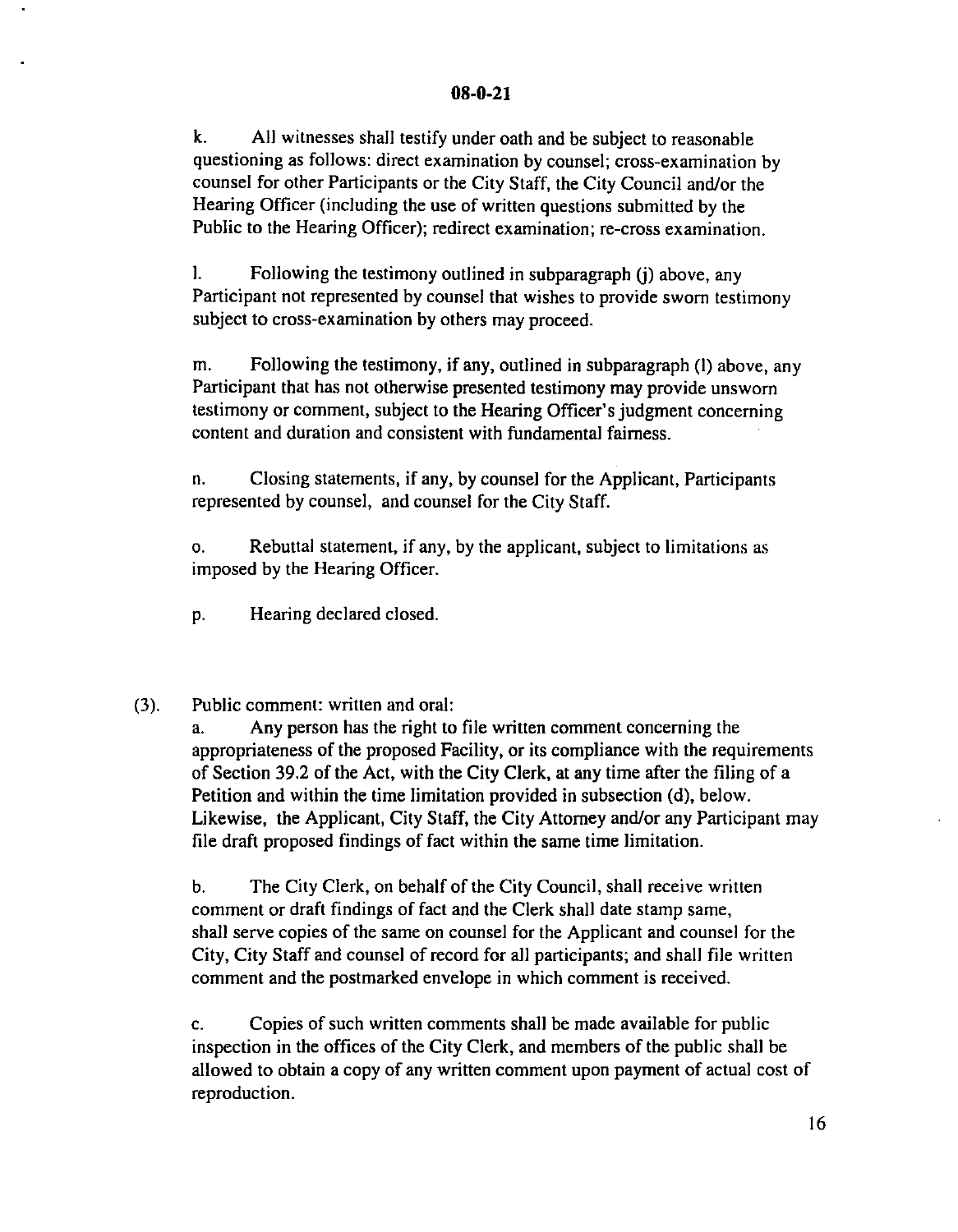d. Any written comment received by the City Clerk or postmarked not later than thirty (30) days after the date of the last public hearing shall be made part of the record at the public hearing as hereinafter described and the City Council shall consider any such timely written comments in making its final determination concerning said Petition. In the event that the thirtieth day falls on a Sunday or a Federal holiday, the next day on which mail is delivered shall be considered the thirtieth day for purposes of this subsection.

e. Any person has the right to provide oral, unsworn comment during the course of the public hearing, upon reasonable notice to the Hearing Officer that the person desires to provide such comment and consistent with the Hearing Officer's judgment concerning the conduct of the hearing. All oral testimony may be submitted in written form if the Hearing Officer so directs. This type of comment, since it is not provided under oath, is not subject to cross-examination.

(4). Ex-Parte Communication Prohibited:

In recognition of the quasi-judicial role of the Mayor and each Member of the City Council, and the City Attorney, ex-parte communications with persons other than the Mayor, Council Members or the City Attorney concerning the Application are prohibited between the Date of Filing and the date of the final decision of the City Council (or the  $180<sup>th</sup>$  day after the Date of Filing).

### Section 31-7. RECORDS KEPT

(a). The City Clerk shall be responsible for keeping the records ofsaid hearing. The records shall consist of the following:

(I). The Application and all amendments thereto;

(2). Proofs of the required notices;

(3). Notices of Participation;

(4). Written comments filed by the public (either received by the City Clerk's office or postmarked between the Date of Filing and 30 after the close of the hearing);

(5). All reports, studies, exhibits, documents or statements received in evidence at the public hearing;

- (6). The transcript of the public hearing;
- (7). Any motions filed during the public hearing;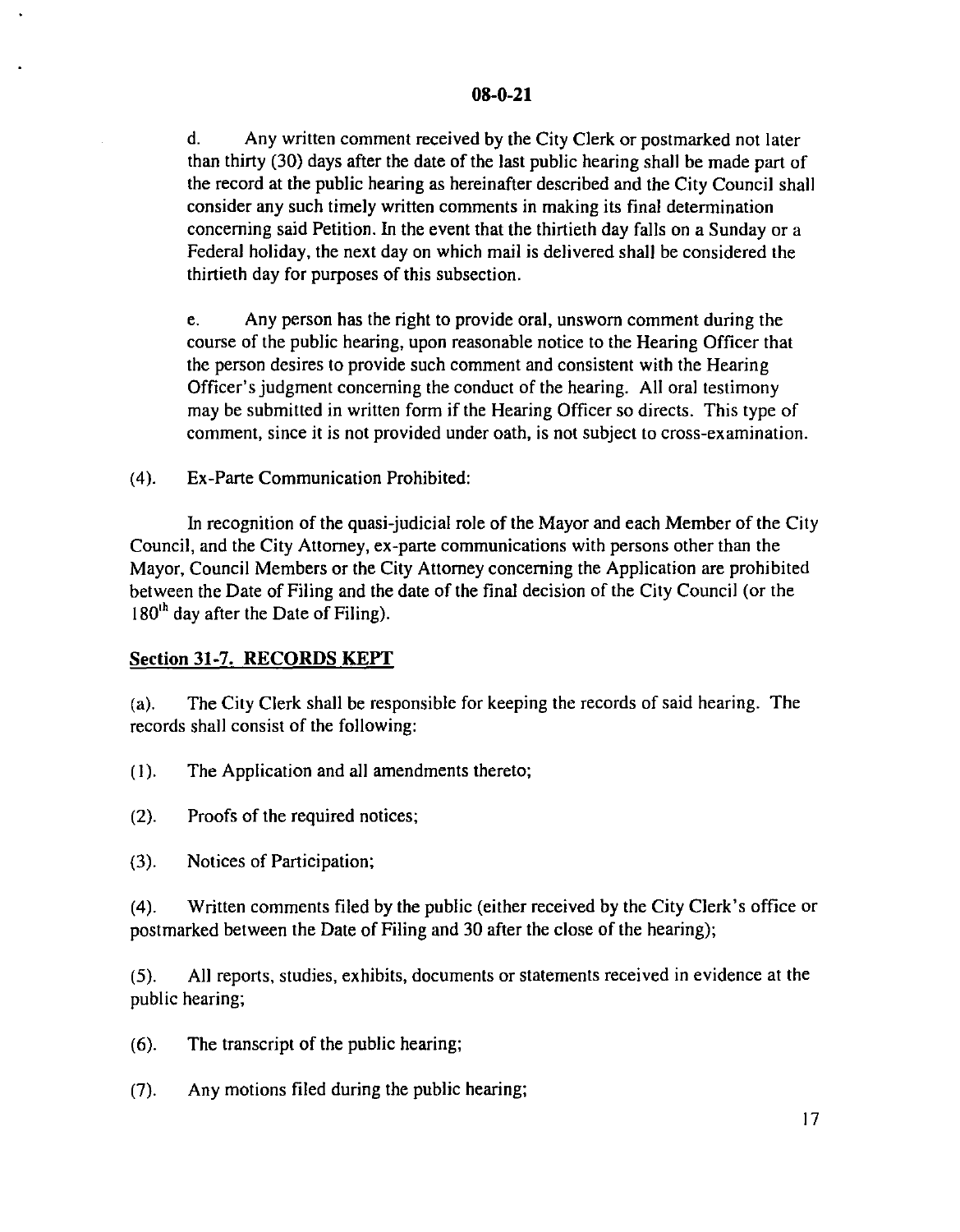(8). All transcripts, when available, or disclosures of meetings, other than the public hearings held pursuant to this Article, at which the Mayor or a City Council Member was in attendance and the Application was discussed.

(9). The Hearing Officer's proposed findings offact and recommendations to the City Council (including any conditions of approval).

 $(10)$ . The resolution containing the final decision of the City Council.

(b). The City Clerk shall be responsible for certifying all copies of the record of the public hearing.

## **Section 31-8. SITING APPROVAL DECISION**

(a). On or before the 180<sup>th</sup> day following the Date of Filing, or on or before the 270<sup>th</sup> day following the Date of Filing if the Applicant filed an amendment to the Application in compliance with the timing requirements of the Act, the City Council shall, by written resolution, upon the vote of a majority of its members, decide whether to:

(I). Grant the Petition, without any conditions; or

(2). Grant the Petition, but with conditions on such approval, provided such conditions are reasonable and necessary to accomplish the purposes of Section 39.2 of the Act and are not inconsistent with the regulations promulgated by the Illinois Pollution Control Board; or

(3). Deny the Petition.

(b). In making its recommendation on the request for siting approval, the City Council shall base its decision on the following criteria:

(I). The Facility is necessary to accommodate the waste needs of the area it is intended to serve;

(2). The Facility is so designed, located and proposed to be operated that the public health, safety and welfare will be protected;

(3). The Facility is located so as to minimize incompatibility with the character of the surrounding area and to minimize the effect on the value of the surrounding property;

(4). The Facility is located outside the boundary of the 100-year flood plain;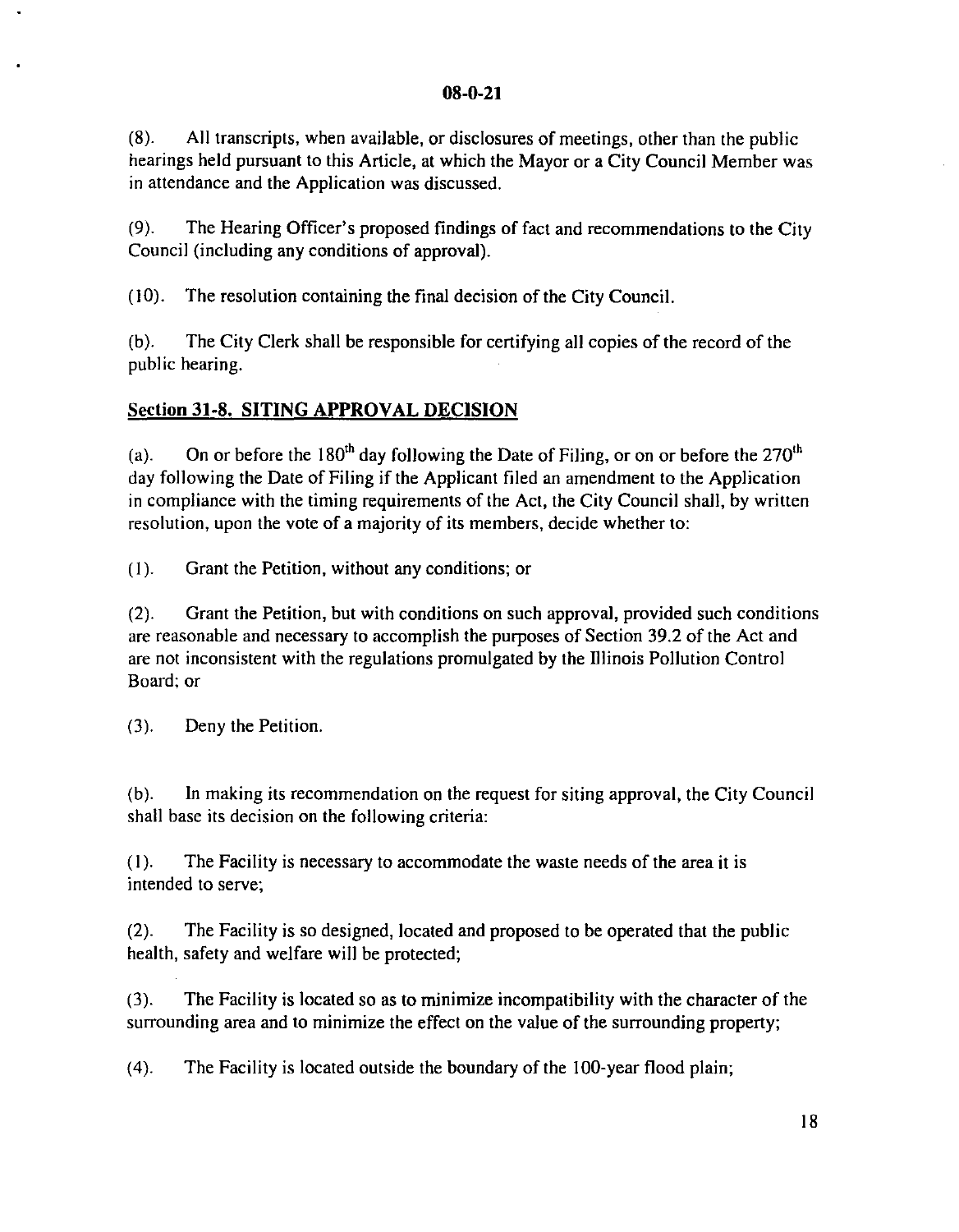(5). The plan of operations for the Facility is designed to minimize the danger to the surrounding area from fire, spills or other operational accidents;

(6). The traffic patterns to or from the Facility are so designed as to minimize the impact on existing traffic flows;

(7). If the Facility will be treating, storing or disposing of hazardous waste, an emergency response plan exists for the Facility which includes notification, containment and evacuation procedures to be used in case of an accidental release;

(8). If a solid waste management plan was previously adopted for Lake County prior to the filing of the petition, the Facility is consistent with that plan; and

(9). If the Facility will be located within a regulated recharge area, any and all applicable requirements specified by the llIinois Pollution Control Board for such area have been met.

(c). In its evaluation of statutory criteria (ii) and (v) as set forth in 415 ILCS 5/39.2, the City Council may also consider as evidence the previous operating experience and past record of violations and penalties of the Applicant and, if different, the Owner or Operator of any solid waste or gas handling operations (and, for each, any subsidiary, member, manager or parent corporation) in the field of solid or hazardous waste management.

(d). No determination by the City Council of a siting approval request may be reconsidered.

(e). A local siting approval granted under this Chapter shall expire at the end of 2 calendar years from the date upon which it was granted, unless the local siting approval granted under this Chapter is for a sanitary landfill operation, in which case the approval shall expire at the end of three (3) calendar years from the date upon which it was granted, and unless within that period the applicant has made application to the llIinois Environmental Protection Agency for a permit to develop the site. In the event that the local siting decision has been appealed, such expiration period shall be deemed to begin on the date upon which the appeal process is concluded.

# Section 31-9. **ADMINISTRATION OF** FEES AND COSTS

(a). Upon termination of any proceedings under this Chapter, a final accounting and summary of all authorized expenditures and reimbursements shall be presented to the City Council.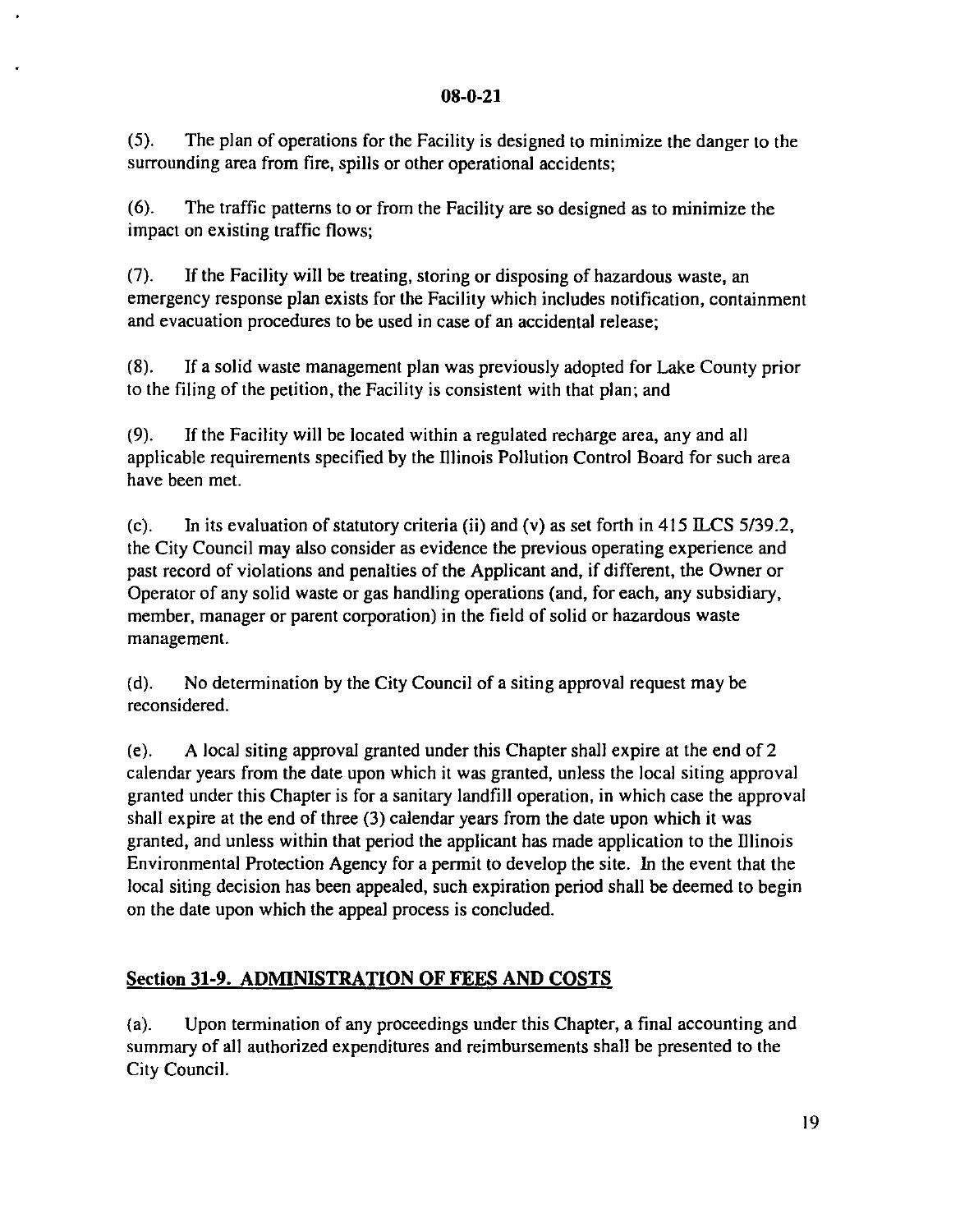(b). Any portion of an application fee not required for reimbursement to the City for costs and expenses incurred by the City under this Chapter shall be returned to the applicant. Should there be costs and/or expenses in excess of the amount paid by the applicant in the application fee, the applicant shall bear any and all additional costs.

(c). **In** order to properly administer the application fee received with respect to this Chapter, the Finance Director is hereby authorized and directed to receive and hold such application fees for administration subject to the review and approval of the City Council.

(d). **In** order to expedite payment of all bills incurred as a result of administering this Chapter, all bills and questions concerning billing should be directed to the Finance Director.

#### **Section 31-10. REPEALER**

All prior siting ordinances for Pollution Control Facilities are hereby repealed.

### **Section 31-11. SEVERABILITY**

If any section, subsection, sentence, clause, phrase or portion of this Chapter is for any reason held invalid or unconstitutional by any court of competent jurisdiction, such portion shall be deemed a separate, distinct, and independent provision, and such holding shall not affect the validity of the remaining portions hereof.

**Section Three:** This Ordinance shall be in full force and effect from and after its passage and approval.

**Section Four:** All Ordinances and parts of Ordinances in conflict herewith are hereby repealed.

Approved this 4th day of March, 2008, in Zion, Lake County, Illinois.

AYES: NAYS: ABSENT: ABSTAIN: Commissioners DeTienne, Bennett, Taylor, Flammini and Mayor Harrison None None None

APPROVED:

Lane Harrison, Mayor

ATTEST:

Judy Z, Mackey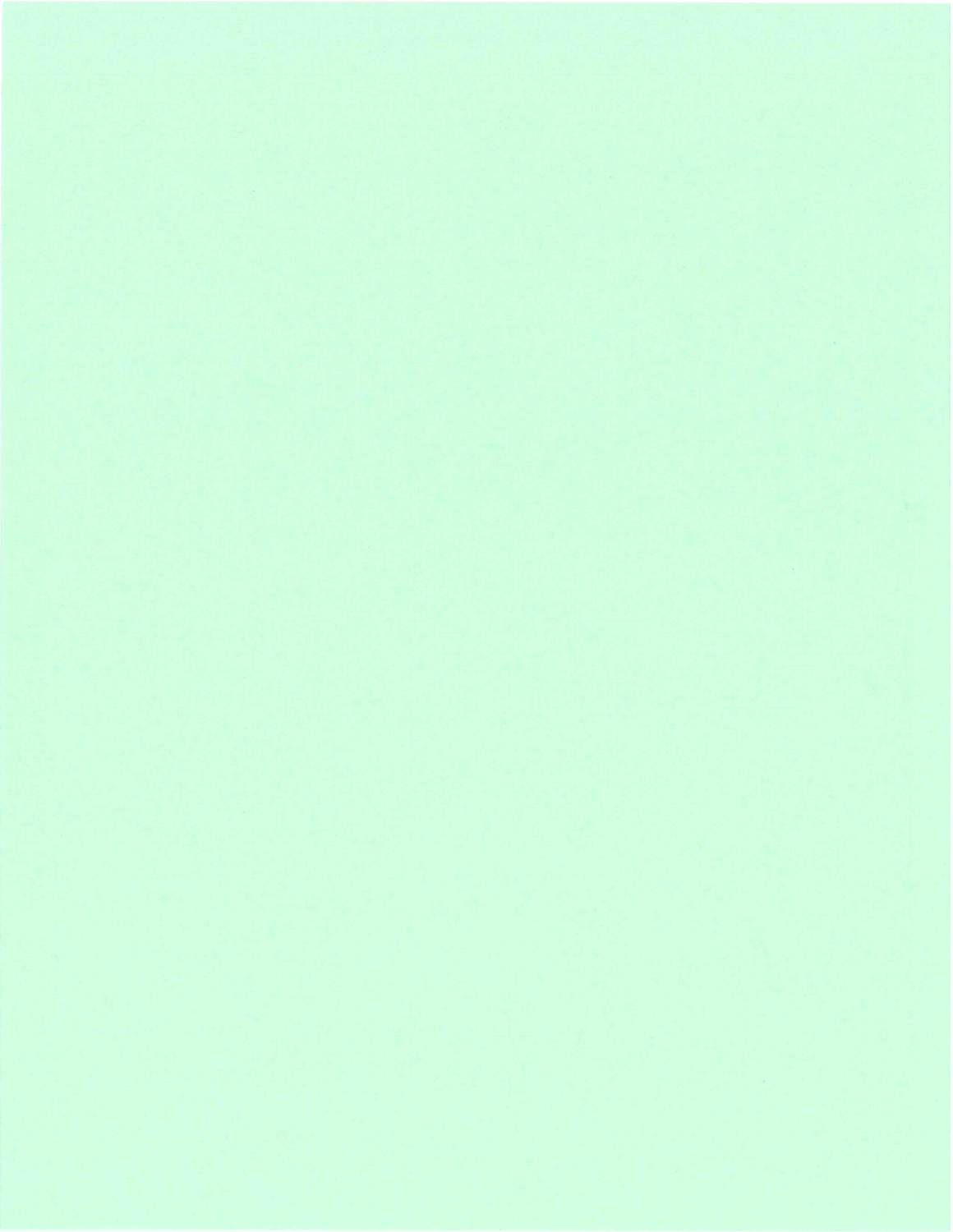## THE CITY OF ZION

LAKE COUNTY, ILLINOIS

## **ORDINANCE NUMBER 10-O-2**

## AN ORDINANCE AMENDING 08-O-21, POLLUTION CONTROL FACILITY SITING STANDARDS AND PROCEDURE OF THE CITY OF ZION MUNICIPAL CODE

LANE HARRISON, Mayor JUDY MACKEY, City Clerk

> **JIM E. TAYLOR LLOYD DeTIENNE FRANK FLAMMINI SHANTAL TAYLOR City Commissioners**

Published in pamphlet form by authority of the Mayor and Commissioners of the City of Zion on January 20, 2010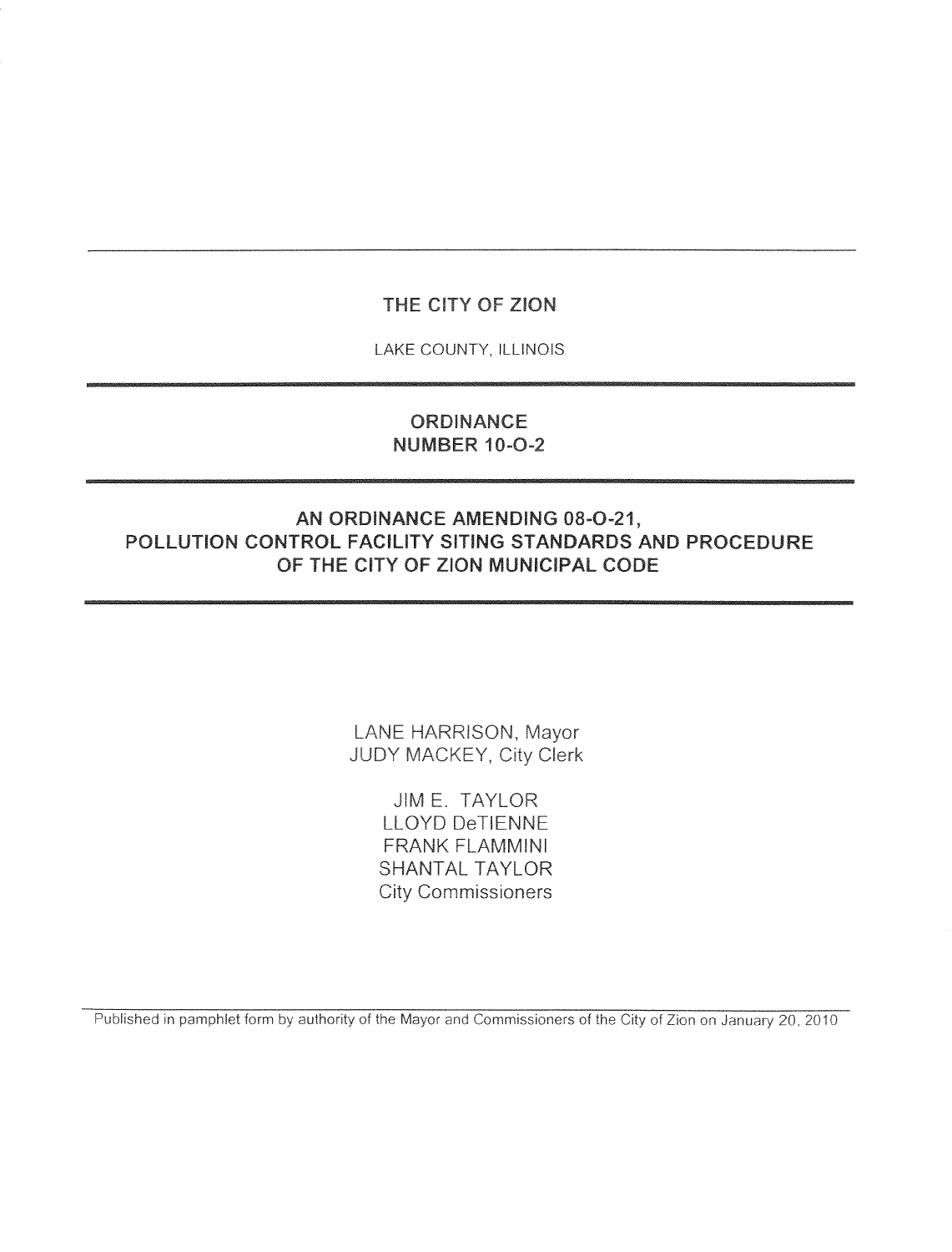#### $10 - 0 - 2$

## AN ORDINANCE AMENDING 08-O-21, POLLUTION CONTROL FACILITY SITING STANDARDS AND PROCEDURE OF THE CITY OF ZION MUNICIPAL CODE

**WHEREAS,** the City of Zion (the "City") is a non-home rule municipality organized and operating under the authority of the Constitution and Laws of the State of Illinois:

**WHEREAS**, the City enacted Ordinance 08-O-21 establishing pollution control facility siting standards and procedure in order to enhance the City's ability to process applications for pollution control facilities; and

**WHEREAS**, the Mayor and Commissioners find that an amendment to Ordinance 08-O-21 will provide further protection to the City and its residents by setting forth specific standards and procedures which are beneficial to the City and its residents.

NOW THEREFORE, BE IT ORDAINED by the Mayor and Board of Commissioners of the City of Zion, Lake County, Illinois, as follows:

The foregoing recitals are hereby incorporated by reference and Section 1. adopted as the findings of the City of Zion as though set forth herein.

Section 31-3 Application for Siting Approval, subparagraph (c)(4)(e) of Section 2. the City of Zion Municipal Code is hereby amended to include the following sentence at the end of said subparagraph:

If such proof is not available on the date of filing, then compliance with this requirement may be made a condition of siting approval.